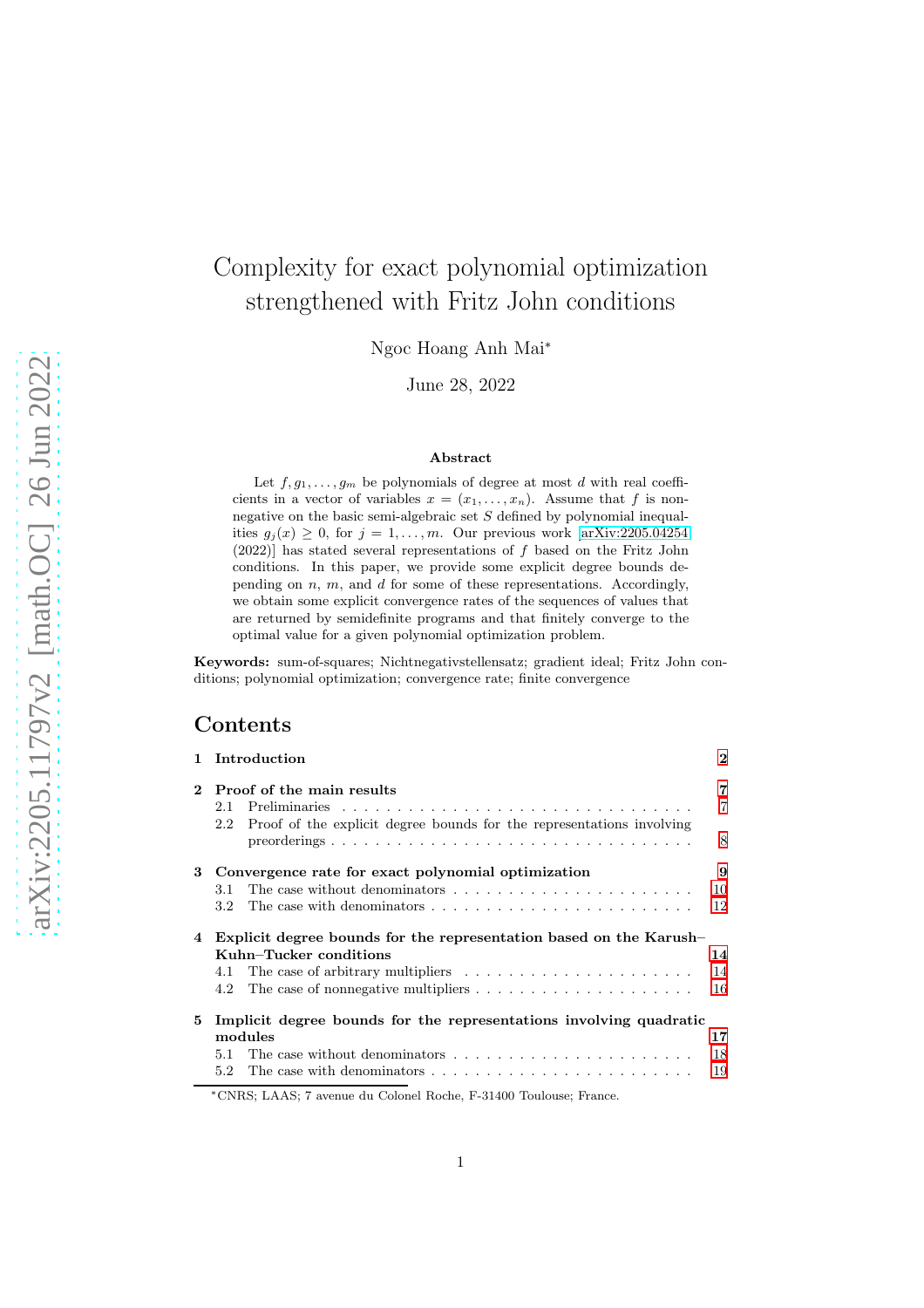### <span id="page-1-0"></span>1 Introduction

Hilbert's 17th problem concerns whether a non-negative polynomial can be represented as a sum of squares of rational functions. Artin gave a positive answer for this problem in [\[1\]](#page-20-0). Later Krivine [\[8\]](#page-20-1) and Stengle [\[28\]](#page-21-0) separately stated a Nichtnegativstellensatz that a polynomial  $f$  non-negative on a basic semi-algebraic set  $S$  can be expressed as a linear combination of the polynomials  $g_i$  defining S with weights which are sums of squares of rational functions. Recently Lombardi, Perrucci, and Roy have provided in [\[11\]](#page-20-2) a degree bound for Krivine–Stengle's Nichtnegativstellensatz a tower of five exponentials depending only on the number of variables, the number of polynomials  $g_i$  defining S, and the degrees of f and  $g_i$ . Hence they obtain the best-known bound degrees for the numerators and denominators in Hilbert–Artin's Nichtnegativstellensatz a tower of five exponentials.

Nowadays the study of representations of polynomials positive on a basic semialgebraic set (also called Positivstellensätz) is of broad interest with influential applications in polynomial optimization. Let us revisit two representations commonly used in practice: Schmüdgen's Positivstellensatz  $[25]$  says that a polynomial f positive on a compact basic semi-algebraic set  $S$  can be written as a linear combination of products of polynomials defining  $S$  with weights which are sums of squares of polynomials. Putinar presents in  $[21]$  a Positivstellensatz saying that a polynomial f positive on a compact basic semi-algebraic set S satisfying the so-called Archimedean condition (stated in  $[12]$ ) can be decomposed as a linear combination of polynomials defining S with weights which are sums of squares of polynomials.

Schmüdgen's and Putinar's Positivstellensatz are both applicable to polynomial optimization. Indeed, to compute the minimal value  $f^*$  of a polynomial f on a basic semi-algebraic set S defined by polynomial inequalities  $g_j(x) \geq 0, j = 1, \ldots, m$ , the idea is to reformulate the original problem as  $f^* = \sup\{\lambda \in \mathbb{R} : f - \lambda > 0 \text{ on } S\}$  and then replace the constraint " $f - \lambda > 0$  on S" with a representation of  $f - \lambda$  associated with  $g_i$ . More explicitly, using Putinar's Positivstellensatz gives a sequence of real values  $(\rho_k^{\text{Pu}})_{k \in \mathbb{N}}$ , where

$$
\rho_k^{\text{Pu}} := \sup_{\lambda, \sigma_j} \lambda
$$
  
\n
$$
\lambda \in \mathbb{R}, \sigma_j \text{ is sum of squares of polynomials,}
$$
  
\n
$$
f - \lambda = \sum_{j=1}^m \sigma_j g_j, \ \deg(\sigma_j g_j) \le 2k.
$$
 (1)

Here deg(·) stands for the degree of a polynomial. The sequence  $(\rho_k^{\text{Pu}})_{k \in \mathbb{N}}$  converges to  $f^*$  under the Archimedean condition on S. Moreover, the program to compute each  $\rho_k^{\text{Pu}}$  is convex, namely, a semidefinite program (see [\[3\]](#page-20-4)). The sequence of these programs is known as Lasserre's hierarchy [\[9\]](#page-20-5). Similar process applies for Schmüdgen's Positivstellensatz to obtain the corresponding sequence of real values  $(\rho_k^{\text{Sch}})_{k \in \mathbb{N}}$ , which is defined by

$$
\rho_k^{\text{Sch}} := \sup_{\lambda, \sigma_j} \lambda
$$
  
\n
$$
\lambda \in \mathbb{R}, \sigma_j \text{ is sum of squares of polynomials,}
$$
  
\n
$$
f - \lambda = \sum_{\alpha \in \{0,1\}^m} \sigma_{\alpha} g_1^{\alpha_1} \dots g_m^{\alpha_m}, \deg(\sigma_{\alpha} g_{\alpha}) \le 2k.
$$
\n
$$
(2)
$$

The convergence rates of the two sequences  $(\rho_k^{Sch})_{k \in \mathbb{N}}$  and  $(\rho_k^{Pu})_{k \in \mathbb{N}}$  are first analyzed by Schweighofer [\[26\]](#page-21-3) and Nie-Schweighofer [\[19\]](#page-20-6), respectively. Despite of the polynomial time complexity  $\mathcal{O}(\varepsilon^{-c})$  of the former one, the latter one has unexpected exponential time complexity  $\mathcal{O}(\exp(\varepsilon^{-c}))$ . Very recently Baldi and Mourrain have provided in [\[2\]](#page-20-7) an improved polynomial time complexity for  $(\rho_k^{\text{Pu}})_{k \in \mathbb{N}}$ , which relies on the degree bound for Schmüdgen's Positivstellensatz on the unit hypercube stated by Laurent and Slot in [\[10\]](#page-20-8). Thanks to their bound, Laurent and Slot obtain the optimal convergence rate  $\mathcal{O}(\varepsilon^{-1/2})$  for the minimization of a polynomial on the unit hypercube.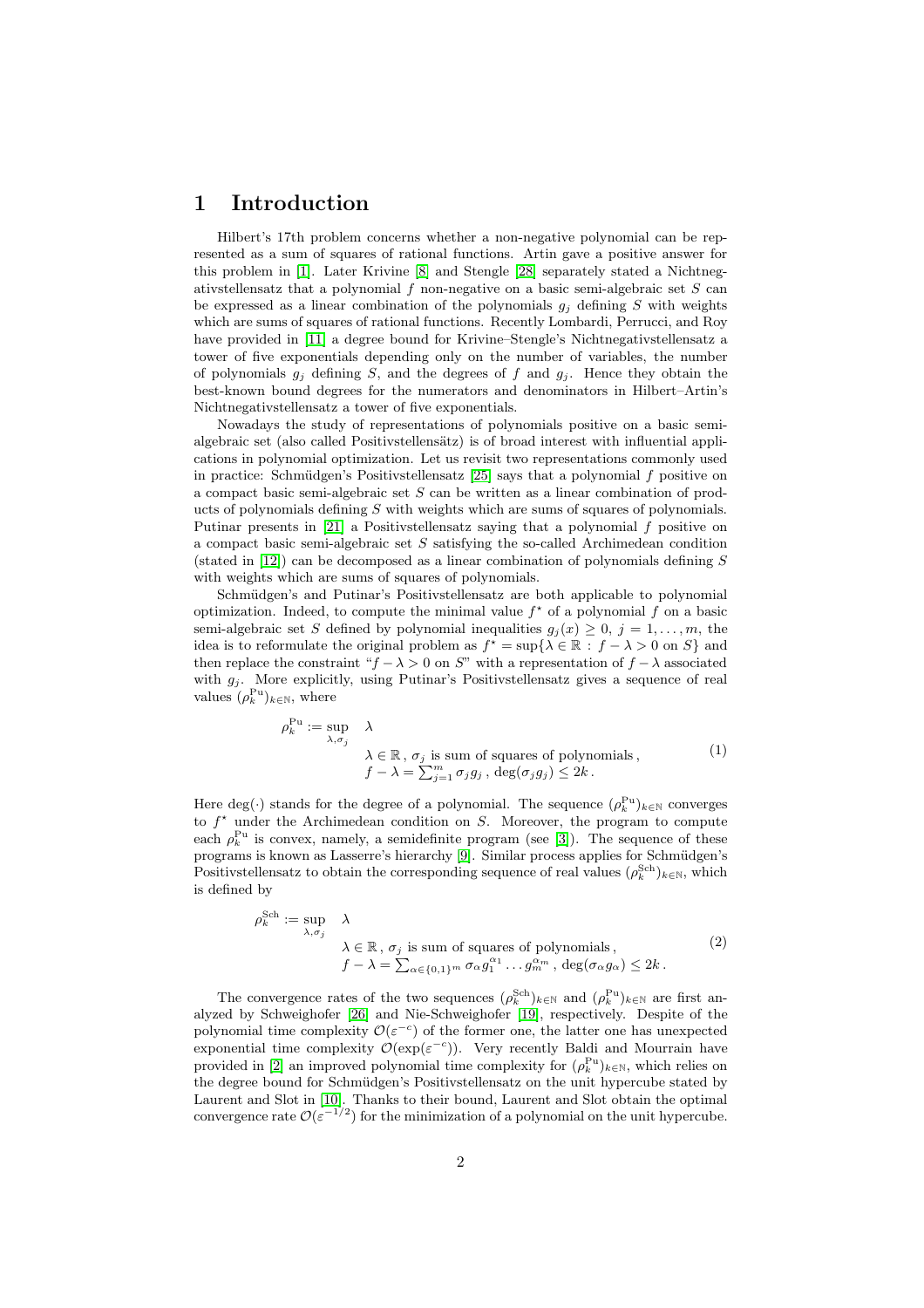Note that Laurent and Slot utilize the polynomial kernel method introduced by Fang and Fawzi in [\[6\]](#page-20-9), where they provide the optimal convergence rate  $\mathcal{O}(\varepsilon^{-1/2})$  for the minimization of a polynomial on the unit sphere. Applying this method again, Slot achieves in [\[27\]](#page-21-4) the optimal convergence rate for  $(\rho_k^{\text{Sch}})_{k \in \mathbb{N}}$  when S is the unit ball or the standard simplex.

The finite convergences of the two sequences  $(\rho_k^{\text{Sch}})_{k \in \mathbb{N}}$  and  $(\rho_k^{\text{Pu}})_{k \in \mathbb{N}}$  are mainly studied by Scheiderer [\[22–](#page-21-5)[24\]](#page-21-6), Marshall [\[14,](#page-20-10) [15\]](#page-20-11) and Nie [\[17\]](#page-20-12). In particular, Lasserre's hierarchy has finite convergence under Archimedean condition and some standard optimality conditions. These conditions make the original polynomial optimization problem necessarily have finitely many global minimizers at which the Karush–Kuhn– Tucker conditions hold for this problem. Recent efforts of Nie–Demmel–Sturmfels [\[18\]](#page-20-13), Demmel–Nie–Powers [\[5\]](#page-20-14), Nie [\[16\]](#page-20-15) and our previous work [\[12\]](#page-20-3) is to obtain the finite convergence of Lasserre's hierarchy through the information of the Jacobian of the objective and constrained polynomials. However, the rate of finite convergence for these methods have not been tackled until now.

In this paper, we aim to provide some explicit degree bound for some of Nicht-negativstellensätz from our previous work [\[12\]](#page-20-3) as well as the work of Demmel, Nie, and Powers [\[5\]](#page-20-14). To do this, we rely on the constructiveness of these representations and utilize the degree bounds for Krivine–Stengle's Nichtnegativstellensatz by Lombardi, Perrucci, and Roy [\[11\]](#page-20-2) as well as the upper bound on the number of connected components of a basic semi-algebraic set due to Coste [\[4\]](#page-20-16). Accordingly, we obtain the explicit convergence rate of each corresponding hierarchy of semidefinite relaxations for a polynomial optimization problem. The rates of these hierarchies depend on the number of variables, the number of constraints, and the degrees of the input polynomials. Although the convergence rates are extremely large, they do not depend on the coefficients of the input polynomials.

Let  $\mathbb{R}[x]$  denote the ring of polynomials with real coefficients in the vector of variables x. Given  $r \in \mathbb{N}$ , let  $\mathbb{R}_r[x]$  denote the linear space of polynomials in  $\mathbb{R}[x]$ of degree at most r. Given  $f, g_1, \ldots, g_m \in \mathbb{R}[x]$ , consider polynomial optimization problem:

<span id="page-2-1"></span>
$$
f^* := \inf_{x \in S(g)} f(x),\tag{3}
$$

<span id="page-2-0"></span>where  $S(g)$  is the basic semi-algebraic set associated with  $g = (g_1, \ldots, g_m)$ , i.e.,

$$
S(g) := \{ x \in \mathbb{R}^n : g_j(x) \ge 0, j = 1, ..., m \}.
$$
 (4)

Given  $p \in \mathbb{R}[x]$ , we denote by  $\nabla p$  the gradient of p, i.e.,  $\nabla p = (\frac{\partial p}{\partial x_1}, \dots, \frac{\partial p}{\partial x_n})$ . We say that the Fritz John conditions hold for problem [\(3\)](#page-2-0) at  $u \in S(g)$  if

$$
\begin{cases}\n\exists (\lambda_0, \ldots, \lambda_m) \in [0, \infty)^{m+1} : \\
\lambda_0 \nabla f(u) = \sum_{j=1}^m \lambda_j \nabla g_j(u), \\
\lambda_j g_j(u) = 0, \ j = 1, \ldots, m, \\
\sum_{j=0}^m \lambda_j^2 = 1, \end{cases} \Leftrightarrow \begin{cases}\n\exists (\lambda_0, \ldots, \lambda_m) \in \mathbb{R}^{m+1} : \\
\lambda_0^2 \nabla f(u) = \sum_{j=1}^m \lambda_j^2 \nabla g_j(u), \\
\lambda_j^2 g_j(u) = 0, \ j = 1, \ldots, m, \\
\sum_{j=0}^m \lambda_j^2 = 1.\n\end{cases} (5)
$$

We say that the Karush–Kuhn–Tucker conditions hold for problem [\(3\)](#page-2-0) at  $u \in S(q)$  if

$$
\begin{cases} \exists (\lambda_1, \dots, \lambda_m) \in [0, \infty)^m : \\ \nabla f(u) = \sum_{j=1}^m \lambda_j \nabla g_j(u), \quad \Leftrightarrow \begin{cases} \exists (\lambda_1, \dots, \lambda_m) \in \mathbb{R}^m : \\ \nabla f(u) = \sum_{j=1}^m \lambda_j^2 \nabla g_j(u), \\ \lambda_j g_j(u) = 0, j = 1, \dots, m. \end{cases} \quad (6)
$$

If  $u$  is a local minimizer for problem  $(3)$ , then the Fritz John conditions hold for problem  $(3)$  at u. In contrast, there exist cases where the Karush–Kuhn–Tucker conditions do not hold for problem [\(3\)](#page-2-0) at any local minimizer of this problem. We denote by  $W(f, g)$ the set of all points at which the Fritz John conditions hold but the Karush–Kuhn– Tucker conditions do not hold for problem [\(3\)](#page-2-0).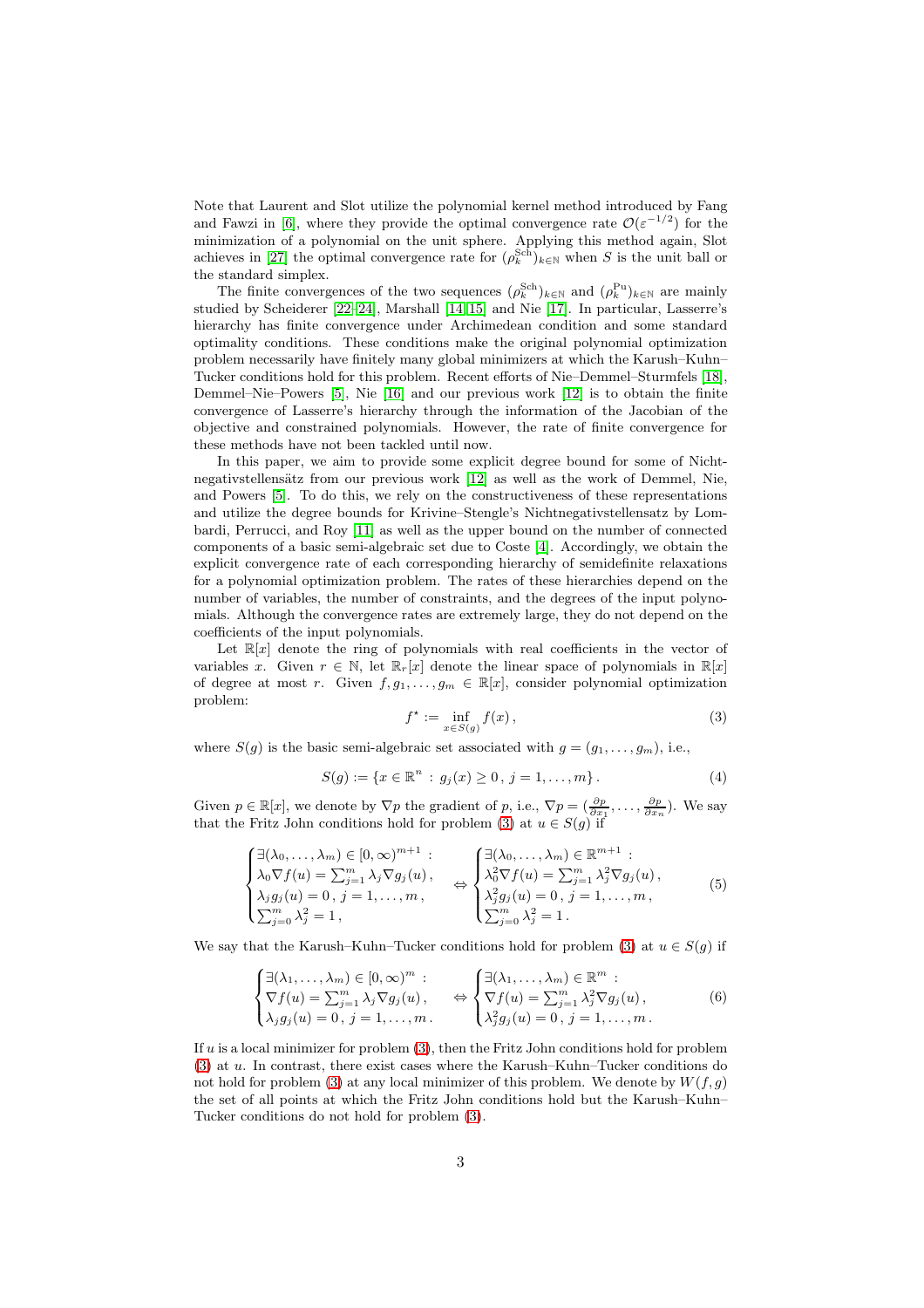Denote by  $\Sigma^2[x]$  (resp.  $\Sigma_r^2[x]$ ) the cone of sum of squares of polynomials in  $\mathbb{R}[x]$ (resp.  $\mathbb{R}_r[x]$ ). Given  $g_1, \ldots, g_m \in \mathbb{R}[x]$ , let  $Q_r(g)[x]$  be the truncated quadratic module of order  $r \in \mathbb{N}$  associated with  $g = (g_1, \ldots, g_m)$ , i.e.,

$$
Q_r(g)[x] := \{\sigma_0 + \sum_{j=1}^m g_j \sigma_j \,:\, \sigma_j \in \Sigma^2[x], \deg(\sigma_0) \le 2r, \deg(g_j \sigma_j) \le 2r\}.
$$
 (7)

Given  $g_1, \ldots, g_m \in \mathbb{R}[x]$ , with  $g = (g_1, \ldots, g_m)$ , let  $\Pi g$  be the vector of products of  $g_1, \ldots, g_m$  defined by

<span id="page-3-2"></span>
$$
\Pi g := (g^{\alpha})_{\alpha \in \{0,1\}^m \setminus \{0\}},\tag{8}
$$

where  $\alpha = (\alpha_1, \ldots, \alpha_m)$  and  $g^{\alpha} := g_1^{\alpha_1} \ldots g_m^{\alpha_m}$ . We call  $Q_r(\Pi g)[x]$  the truncated preordering of order  $r \in \mathbb{N}$  generated by g, denoted by  $P_r(g)[x]$ . Obviously, if  $m = 1$ , it holds that  $P_r(g)[x] = Q_r(g)[x]$ .

Given  $h_1, \ldots, h_l \in \mathbb{R}[x]$ , let  $V(h)$  be the variety generated by  $h = (h_1, \ldots, h_l)$ , i.e.,

$$
V(h) := \{x \in \mathbb{R}^n : h_j(x) = 0, j = 1, ..., l\}.
$$
 (9)

and let  $I_r(h)[x]$  be the truncated ideal of order r generated by h, i.e.,

$$
I_r(h)[x] := \{ \sum_{j=1}^l h_j \psi_j \, : \, \psi_j \in \mathbb{R}[x], \, \deg(h_j \psi_j) \le 2r \}.
$$
 (10)

We denote by  $bit(d)$  the number of bits of  $d \in \mathbb{N}$ , i.e.,

$$
bit(d) := \begin{cases} 1 & \text{if } d = 0, \\ k & \text{if } d \neq 0 \text{ and } 2^{k-1} \le d < 2^k. \end{cases} \tag{11}
$$

Given  $n, d, s \in \mathbb{N}$ , let

$$
b(n,d,s) := 2^{2^{\left(2^{\max\{2,d\}^{4^n} + s^{2^n} \max\{2,d\}^{16^n \text{ bit}(d)}\right)}},\tag{12}
$$
  

$$
c(n,d,s) := d(2d-1)^{n+s-1}.
$$

The two parameters  $b(n, d, s)$  and  $c(n, d, s)$ , given in [\[11\]](#page-20-2) and [\[4\]](#page-20-16), involve the degree bound for Krivine–Stengle's Nichtnegativstellensatz and the upper bound on the number of connected components of a basic semi-algebraic set, respectively.

Given  $g_1, \ldots, g_m \in \mathbb{R}[x]$ , let  $\varphi^g : \mathbb{R}^n \to \mathbb{R}^{(n+m)\times m}$  be a function associated with  $g = (g_1, \ldots, g_m)$  defined by

$$
\varphi^g(x) = \begin{bmatrix} \nabla g(x) \\ \text{diag}(g(x)) \end{bmatrix} = \begin{bmatrix} \nabla g_1(x) & \dots & \nabla g_m(x) \\ g_1(x) & \dots & 0 \\ \vdots & \dots & \vdots \\ 0 & \dots & g_m(x) \end{bmatrix} . \tag{13}
$$

Given a real matrix A, we denote by  $rank(A)$  the dimension of the vector space generated by the columns of A over R. We say that a set  $\Omega$  is finite if its cardinal number is a non-negative integer. Let  $C(g)$  be the set of critical points associated with g defined by

<span id="page-3-1"></span>
$$
C(g) := \{ x \in \mathbb{R}^n : \operatorname{rank}(\varphi^g(x)) < m \}.
$$

We state the first main result in the following theorem:

<span id="page-3-0"></span>**Theorem 1.** Let  $f, g_1, \ldots, g_m \in \mathbb{R}_d[x]$  with  $d \geq 1$ . Assume that f is non-negative on  $S(g)$  with  $g := (g_1, \ldots, g_m)$  and  $f(C(g))$  is finite. Set

$$
w := \frac{1}{2} \times b(n+m+1, d+1, 2m+n+3) + d \times c(n+m+1, d+1, n+m+1). \tag{14}
$$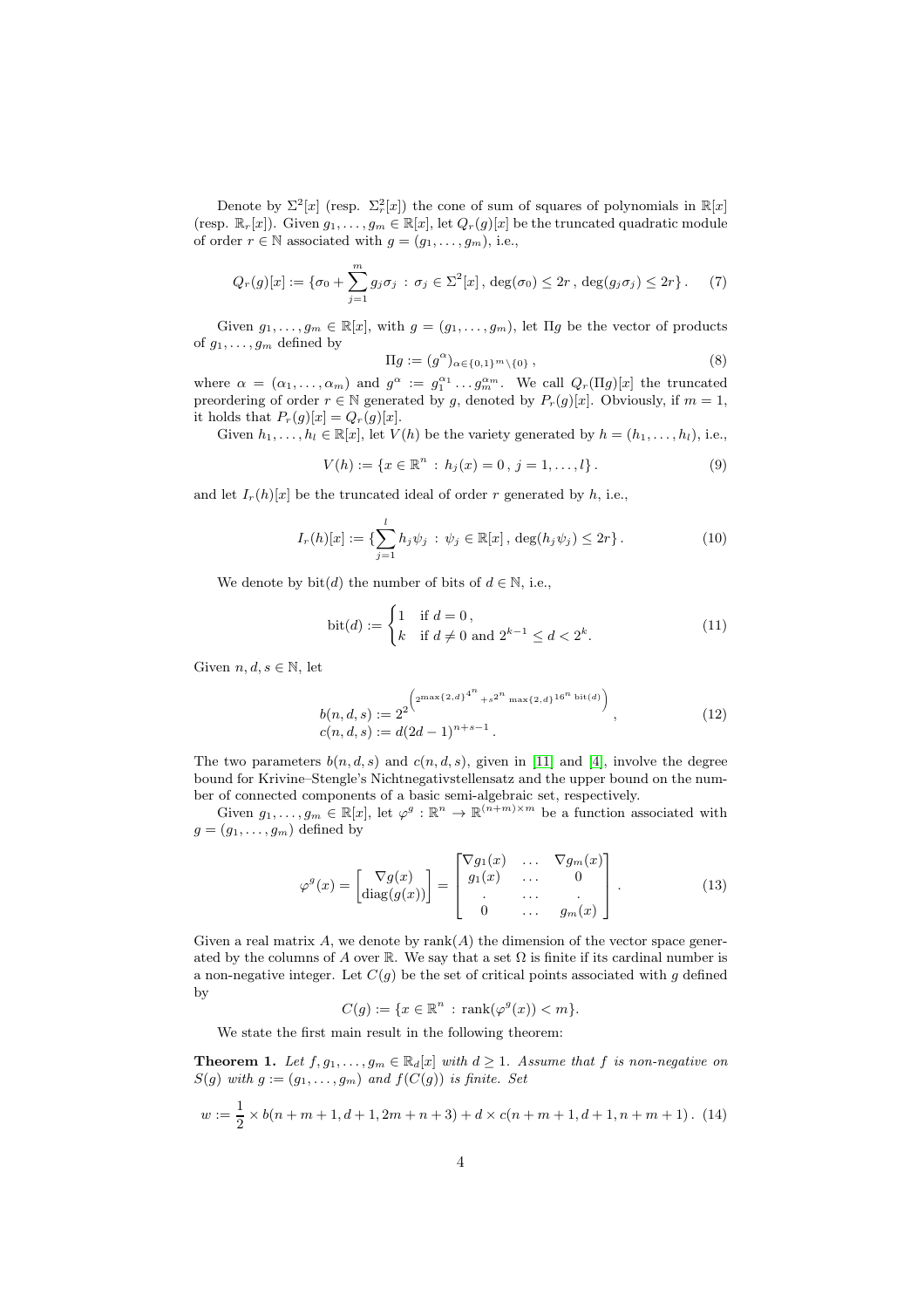Then there exists  $q \in P_w(g)[x, \bar{\lambda}]$  such that  $f - q$  vanishes on  $V(h_{FJ})$ , where  $\bar{\lambda} :=$  $(\lambda_0, \ldots, \lambda_m)$  and

<span id="page-4-0"></span>
$$
h_{FJ} := (\lambda_0 \nabla f - \sum_{j=1}^m \lambda_j \nabla g_j, \lambda_1 g_1, \dots, \lambda_m g_m, 1 - \sum_{j=0}^m \lambda_j^2).
$$
 (15)

Here  $h_{FJ}$  includes polynomials on the left-hand side of the Fritz John conditions [\(5\)](#page-2-1). The proof of Theorem [1](#page-3-0) is postponed to Section [2.](#page-6-0) In Theorem [1,](#page-3-0) if we assume further that the ideal generated by  $h_{FJ}$  is real radical (see in [\[12\]](#page-20-3)), then  $f - q \in I_r(h_{FJ})$ for some  $r \in \mathbb{N}$ . However, this further assumption does not play any role in this paper when we apply the representation in Theorem [1](#page-3-0) for polynomial optimization by using Nie's technique in [\[17\]](#page-20-12).

Our second main result is as follows:

<span id="page-4-1"></span>**Theorem 2.** Let  $f, g_1, \ldots, g_m \in \mathbb{R}_d[x]$  with  $d \geq 1$ . Assume that f is non-negative on  $S(q)$  with  $q := (q_1, \ldots, q_m)$  and  $f(C(q) \cap S(q))$  is finite. Set

<span id="page-4-4"></span>
$$
w := d \times (c(n+m+1, d+1, n+2m+1) - 1). \tag{16}
$$

Then there exists  $q \in \sum_{w=0}^{\infty} [x, \bar{\lambda}]$  such that  $f - q$  vanishes on  $(S(g) \times \mathbb{R}^{m+1}) \cap V(h_{FJ})$ , where  $\bar{\lambda} := (\lambda_0, \ldots, \lambda_m)$  and  $h_{FJ}$  is defined as in [\(15\)](#page-4-0).

The proof of Theorem [2](#page-4-1) can be found in Section [2.](#page-6-0)

To prove Theorem [1](#page-3-0) (resp. Theorem [2\)](#page-4-1), the ideal is to decompose the variety  $V(h<sub>FJ</sub>)$  (resp. the intersection  $S(g) \cap V(h<sub>FJ</sub>)$ ) into finitely many connected components whose number is upper bounded by a value depending on the number of polynomials defining  $V(h_{FJ})$  (resp.  $S(q) \cap V(h_{FJ})$ ) and the degrees of these polynomials (see in [\[4\]](#page-20-16)). To prove that f is constant on each connected component, we rely on the Fritz John conditions generating  $V(h_{FJ})$  and the assumption that the image of the set of critical points  $C(g)$  (resp.  $C(g) \cap S(g)$ ) under f is finite. It turns out that f has finitely many values on  $V(h_{FJ})$  (resp.  $S(g) \cap V(h_{FJ})$ ). To obtain the representation of f with explicit degree bound, we construct an explicit "variety version" of Lagrangian interpolation and utilize Krivine–Stengle's Nichtnegativstellensatz with degree bound given in [\[11\]](#page-20-2).

Given a real matrix A, we denote by  $\text{rank}^+(A)$  the largest number of columns of A whose convex hull over  $\mathbb R$  has no zero. Let  $C^+(g)$  be the set of critical points associated with  $q$  defined by

<span id="page-4-5"></span>
$$
C^+(g) := \{ x \in \mathbb{R}^n : \text{rank}^+(\varphi^g(x)) < m \}.
$$

We state the third main result in the following theorem:

<span id="page-4-3"></span>**Theorem 3.** Let  $f, g_1, \ldots, g_m \in \mathbb{R}_d[x]$  with  $d \in \mathbb{N}$ . Assume that f is non-negative on  $S(g)$  with  $g := (g_1, \ldots, g_m)$  and  $f(C^+(g))$  is finite. Set

$$
w := \frac{1}{2} \times b(n+m+1, d+2, 2m+n+3) + d \times c(n+m+1, d+2, n+m+1). \tag{17}
$$

Then there exists  $q \in P_w(g)[x, \bar{\lambda}]$  such that  $f - q$  vanishes on  $V(h_{FJ}^+)$ , where  $\bar{\lambda} :=$  $(\lambda_0, \ldots, \lambda_m)$  and

<span id="page-4-2"></span>
$$
h_{FJ}^+ := (\lambda_0^2 \nabla f - \sum_{j=1}^m \lambda_j^2 \nabla g_j, \lambda_1^2 g_1, \dots, \lambda_m^2 g_m, 1 - \sum_{j=0}^m \lambda_j^2).
$$
 (18)

Here  $h_{\rm{FJ}}^+$  includes polynomials in the right hand side of the Fritz John conditions [\(5\)](#page-2-1). The fourth main result is stated as follows: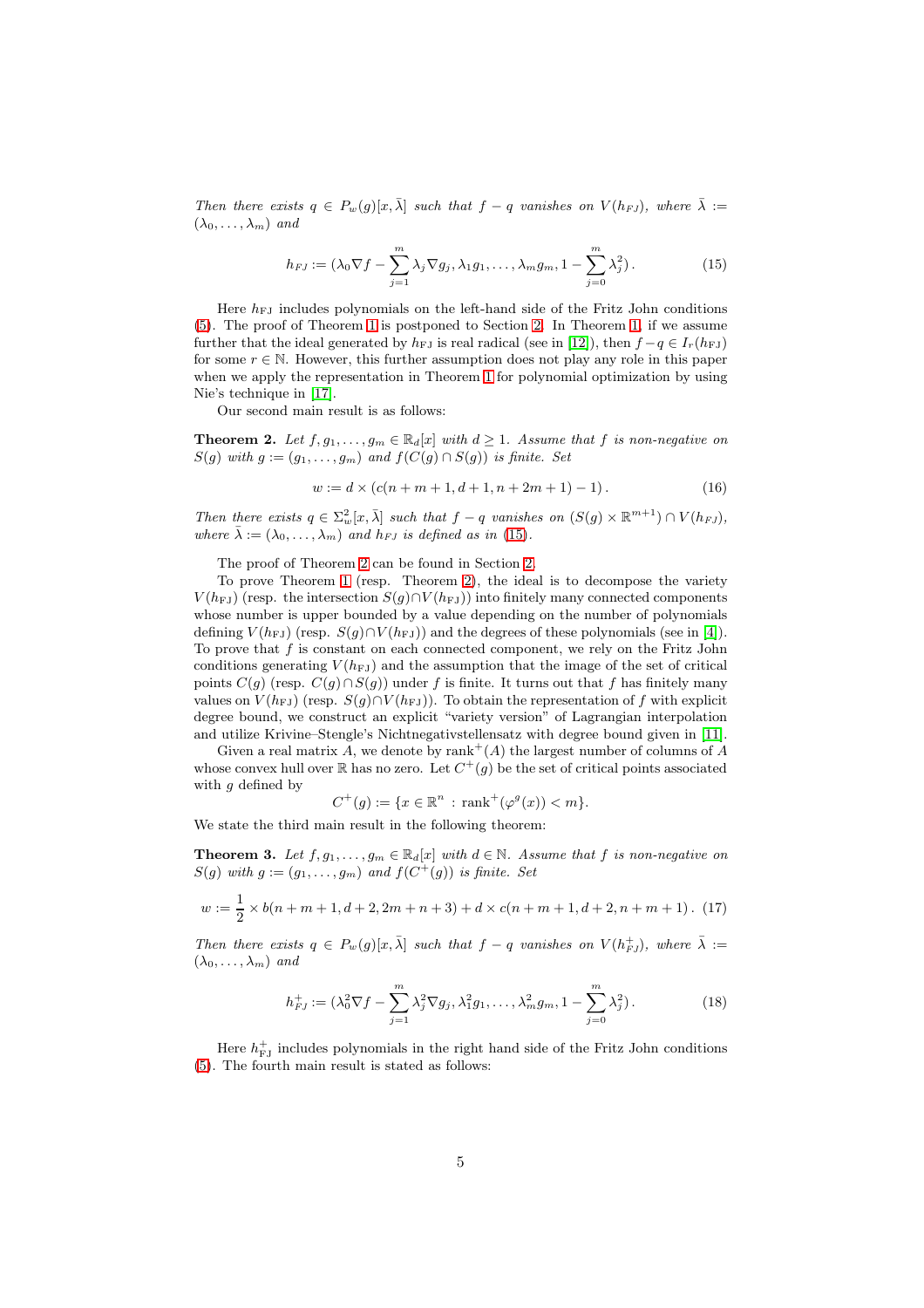<span id="page-5-0"></span>**Theorem 4.** Let  $f, g_1, \ldots, g_m \in \mathbb{R}_d[x]$  with  $d \in \mathbb{N}$ . Assume that f is non-negative on  $S(g)$  with  $g := (g_1, \ldots, g_m)$  and  $f(C^+(g) \cap S(g))$  is finite. Set

<span id="page-5-3"></span>
$$
w := d \times (c(n+m+1, d+2, n+2m+1) - 1). \tag{19}
$$

Then there exists  $q \in \Sigma_w[x, \overline{\lambda}]$  such that  $f - q$  vanishes on  $S(g) \cap V(h_{FJ}^+)$ , where  $\bar{\lambda} := (\lambda_0, \ldots, \lambda_m)$  and  $h_{FJ}^+$  is defined as in [\(18\)](#page-4-2).

To prove Theorem [3](#page-4-3) (resp. Theorem [4\)](#page-5-0), we do similarly to the proof of Theorem [1](#page-3-0) (resp. Theorem [2\)](#page-4-1) by replacing  $C(g)$  and  $h_{FJ}$  with  $C^+(g)$  and  $h_{FJ}^+$ , respectively. Note that each entry of  $h_{\text{FJ}}^{+}$  has degree at most  $d+2$ .

Recall that the two sets of critical points  $C(g)$  and  $C^+(g)$  include the set of points  $W(f,g)$  at which the Fritz John conditions hold but the Karush–Kuhn–Tucker con-ditions do not hold for problem [\(3\)](#page-2-0). The assumptions that the images of  $C(g)$  and  $C^+(g)$  under f are finite allow us to obtain the representations of f in the case of  $W(f, g) \neq \emptyset.$ 

We state the fifth main result in the following theorem, which does not requires any assumption on the set of critical points:

<span id="page-5-1"></span>**Theorem 5.** Let  $f, g_1, \ldots, g_m \in \mathbb{R}_d[x]$  with  $d \geq 1$ . Assume that f is non-negative on  $S(g)$  with  $g := (g_1, \ldots, g_m)$ . Set

<span id="page-5-2"></span>
$$
w := \frac{1}{2} \times b(n+m+1, d+1, 2m+n+3) + 2d \times c(n+m+1, d+1, n+m+1). (20)
$$

Then there exists  $q \in P_w(g)[x,\overline{\lambda}]$  such that  $\lambda_0(f-q)$  vanishes on  $V(h_{FJ})$ , where  $\bar{\lambda} := (\lambda_0, \ldots, \lambda_m)$  and  $h_{FJ}$  is defined as in [\(15\)](#page-4-0).

The proof of Theorem [2](#page-4-1) is postponed to Section [2.](#page-6-0)

Note that we provide the degree bound for the representations involving preorderings in Theorems [1,](#page-3-0) [2,](#page-4-1) [3,](#page-4-3) [4,](#page-5-0) and [5.](#page-5-1) Our bounds are extremely large because of the exponential bounds for Krivine–Stengle's Nichtnegativstellensatz and the number of connected components of a basic semi-algebraic set. Fortunately, our bounds only depend on the number of variables, the number of polynomials defining the basic semi-algebraic set, and the degrees of the input polynomials.

In contrast, our degree bound for the representations involving quadratic modules in Theorems [15](#page-17-1) and [17](#page-19-0) stated below is implicit and depends on all information (including the coefficients) of the input polynomials. To achieve it, we apply the polynomial degree bound for Putinar's Positivestellensat in the case where the image of the set of critical points  $C(q)$  under f is finite.

To obtain the convergence rate of the corresponding hierarchies of semidefinite relaxations for a polynomial optimization problem in Theorems [6,](#page-10-0) [7,](#page-11-1) [8,](#page-11-2) [9,](#page-11-3) and [10,](#page-12-0) we utilize the degree bounds in Theorems [1,](#page-3-0) [2,](#page-4-1) [3,](#page-4-3) [4,](#page-5-0) and [5,](#page-5-1) respectively. We also analyze the complexity for the technique of Nie in [\[17\]](#page-20-12) by using the degree bound of Krivine–Stengle's Nichtnegativstellensatz.

The paper is organized as follows: Section [2](#page-6-0) is mostly to prove Theorems [1,](#page-3-0) [2,](#page-4-1) and [5.](#page-5-1) Section [3](#page-8-0) is to present the application of Theorems [1,](#page-3-0) [2,](#page-4-1) [3,](#page-4-3) [4,](#page-5-0) and [5](#page-5-1) in analyzing the complexity of the corresponding hierarchies of the exact semidefinite relaxations for a polynomial optimization problem. Section [4](#page-13-0) is to provide the explicit degree bounds for the representation based on the Karush–Kuhn–Tucker conditions by Demmel, Nie, and Powers in [\[5\]](#page-20-14). Section [5](#page-16-0) is to state the implicit degree bound for the representation involving quadratic modules.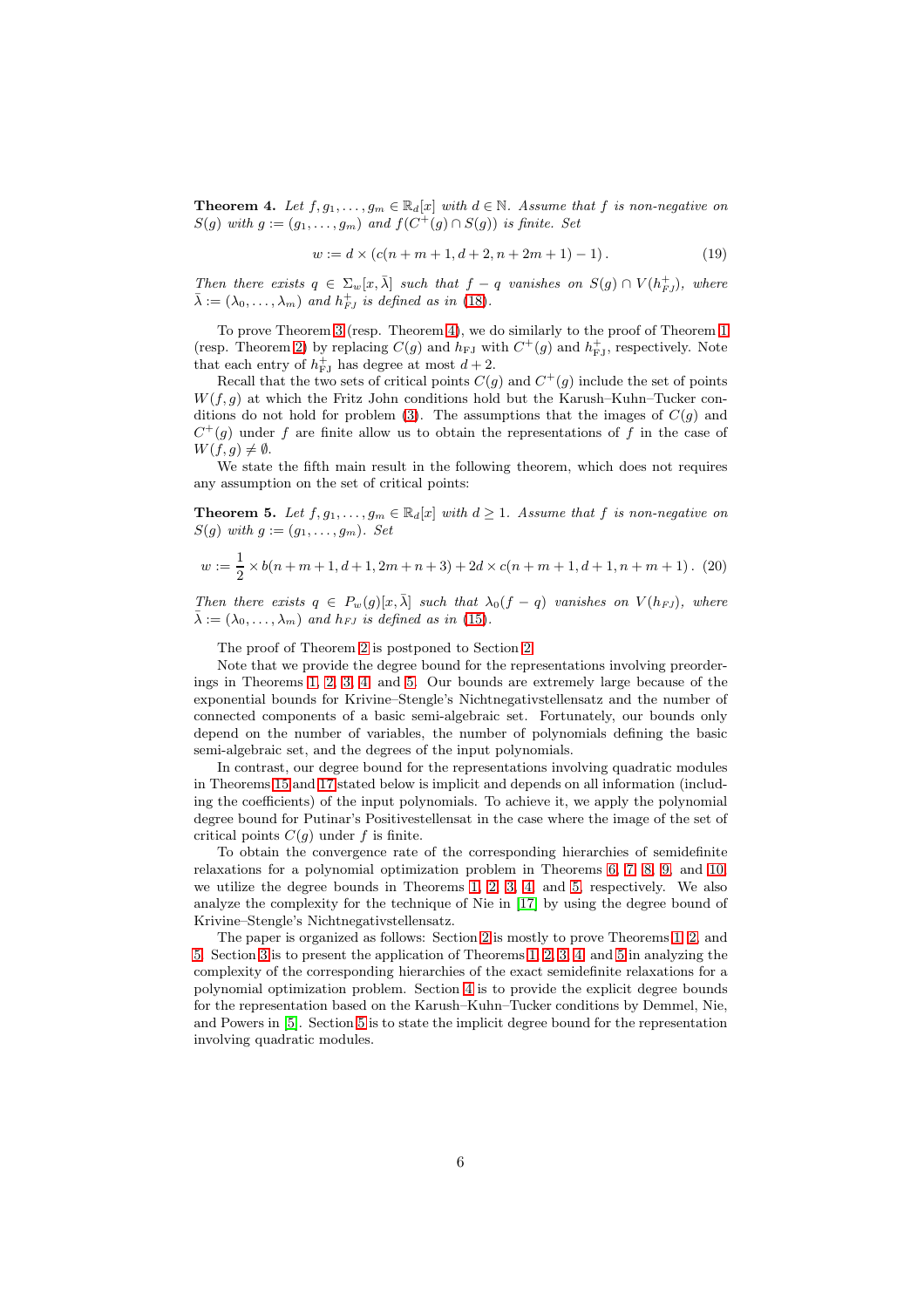### <span id="page-6-1"></span><span id="page-6-0"></span>2 Proof of the main results

### 2.1 Preliminaries

In this subsection, we present some preliminaries from algebraic geometry needed for the proof of our main results. We recall the degree bound for Krivine–Stengle's Nichtnegativstellensätz by Lombardi, Perrucci, and Roy [\[11\]](#page-20-2) in the following two lemmas:

<span id="page-6-2"></span>**Lemma 1.** Let  $g_1, \ldots, g_m, h_1, \ldots, h_l \in \mathbb{R}_d[x]$ . Assume that  $S(g) \cap V(h) = \emptyset$  with  $g := (g_1, \ldots, g_m)$  and  $h := (h_1, \ldots, h_l)$ . Set  $r = b(n, d, m + l + 1)/2$ . Then it holds  $that -1 \in P_r(g)[x] + I_r(h)[x].$ 

<span id="page-6-6"></span>**Lemma 2.** Let  $p, g_1, \ldots, g_m, h_1, \ldots, h_l \in \mathbb{R}_d[x]$ . Assume that p vanishes on  $S(g) \cap$  $V(h)$  with  $g := (g_1, \ldots, g_m)$  and  $h := (h_1, \ldots, h_l)$ . Set  $r := b(n, d, m + l + 1)/2$  and  $s := 2\lfloor r/d \rfloor$ . Then it holds that  $-p^s \in P_r(g)[x] + I_r(h)[x]$ .

Denote by  $\delta_{ij}$  the Kronecker delta function at  $(i, j) \in \mathbb{N}^2$ . We generalize the definition of semi-algebraic set as follows: A semi-algebraic subset of  $\mathbb{R}^n$  is a subset of the form

$$
\bigcup_{i=1}^{t} \bigcap_{j=1}^{r_i} \{x \in \mathbb{R}^n : f_{ij}(x) *_{ij} 0\},\tag{21}
$$

where  $f_{ij} \in \mathbb{R}[x]$  and  $*_ij$  is either  $\gt$  or =. Given two semi-algebraic sets  $A \subset \mathbb{R}^n$  and  $B \subset \mathbb{R}^m$ , we say that a mapping  $f : A \to B$  is semi-algebraic if its graph  $A \times f(A)$  is a semi-algebraic set in  $\mathbb{R}^{n+m}$ .

A semi-algebraic subset  $A \subset \mathbb{R}^n$  is said to be semi-algebraically path connected if for every x, y in A, there exists a continuous semi-algebraic mapping  $\phi : [0, 1] \rightarrow A$ such that  $\phi(0) = x$  and  $\phi(1) = y$ . Note that  $\phi$  is piecewise-differentiable in this case (see, e.g., [\[20,](#page-21-7) Theorem 1.8.1]).

The upper bound on the number of connected components of a basic semi-algebraic set is stated by Coste [\[4,](#page-20-16) Proposition 4.13] as follows:

<span id="page-6-5"></span>**Lemma 3.** Let  $g_1, \ldots, g_m, h_1, \ldots, h_l \in \mathbb{R}_d[x]$  with  $d \geq 2$ . The number of (semialgebraically path) connected components of  $S(q) \cap V(h)$  is not greater than  $c(n, d, m+1)$  $l$ ).

Denote by  $|\cdot|$  the cardinal number of a set. We state the following two lemmas which will be used in the proofs of Theorems [1](#page-3-0) and [2:](#page-4-1)

<span id="page-6-3"></span>**Lemma 4.** Let  $f, g_1, \ldots, g_m \in \mathbb{R}_d[x]$  and  $h_1, \ldots, h_l \in \mathbb{R}_{d+1}[x]$ . Assume that  $f$  is nonnegative on  $S(g)$  with  $g = (g_1, \ldots, g_m)$  and  $f(V(h))$  is finite with  $h = (h_1, \ldots, h_l)$ . Set  $r := |f(V(h))|$  and  $u := b(n, d+1, m+l+2)/2$ . Then there exist  $q \in P_w(g)[x, \overline{\lambda}]$  with  $w = dr + u$  such that  $f - q$  vanishes on  $V(h)$ .

*Proof.* By assumption, we get  $f(V(h)) = \{t_1, \ldots, t_r\} \subset \mathbb{R}$ , where  $t_i \neq t_j$  if  $i \neq j$ . For  $j = 1, \ldots, r$ , let  $W_j := V(h, f - t_j)$ . Then  $W_j$  is a real variety generated by  $l + 1$ polynomials in  $\mathbb{R}_{d+1}[x]$ . It is clear that  $f(W_j) = \{t_j\}.$ 

Define the following polynomials:

<span id="page-6-4"></span>
$$
p_j(x) = \prod_{i \neq j} \frac{f(x) - t_i}{t_j - t_i}, \ j = 1, \dots, r.
$$
 (22)

It is easy to check that  $p_i(W_i) = \{\delta_{ii}\}\$ and  $\deg(p_i) \leq d(r-1)$ . Without loss of generality, we assume that there is  $s \in \{0, 1, \ldots, r-1\}$  such that  $W_i \cap S(g) = \emptyset$ , for  $j = 1, \ldots, s$ , and  $W_i \cap S(g) \neq \emptyset$ , for  $i = s + 1, \ldots, r$ .

Let  $j \in \{1, ..., s\}$ . Since  $W_j \cap S(g) = \emptyset$ , Theorem [1](#page-6-2) says that  $-1 \in P_u(g)[x]$  +  $I_u(h, f - t_i)[x]$ . It implies that there exists  $v_i \in P_u(g)[x]$  such that  $-1 = v_i$  on  $W_i$ .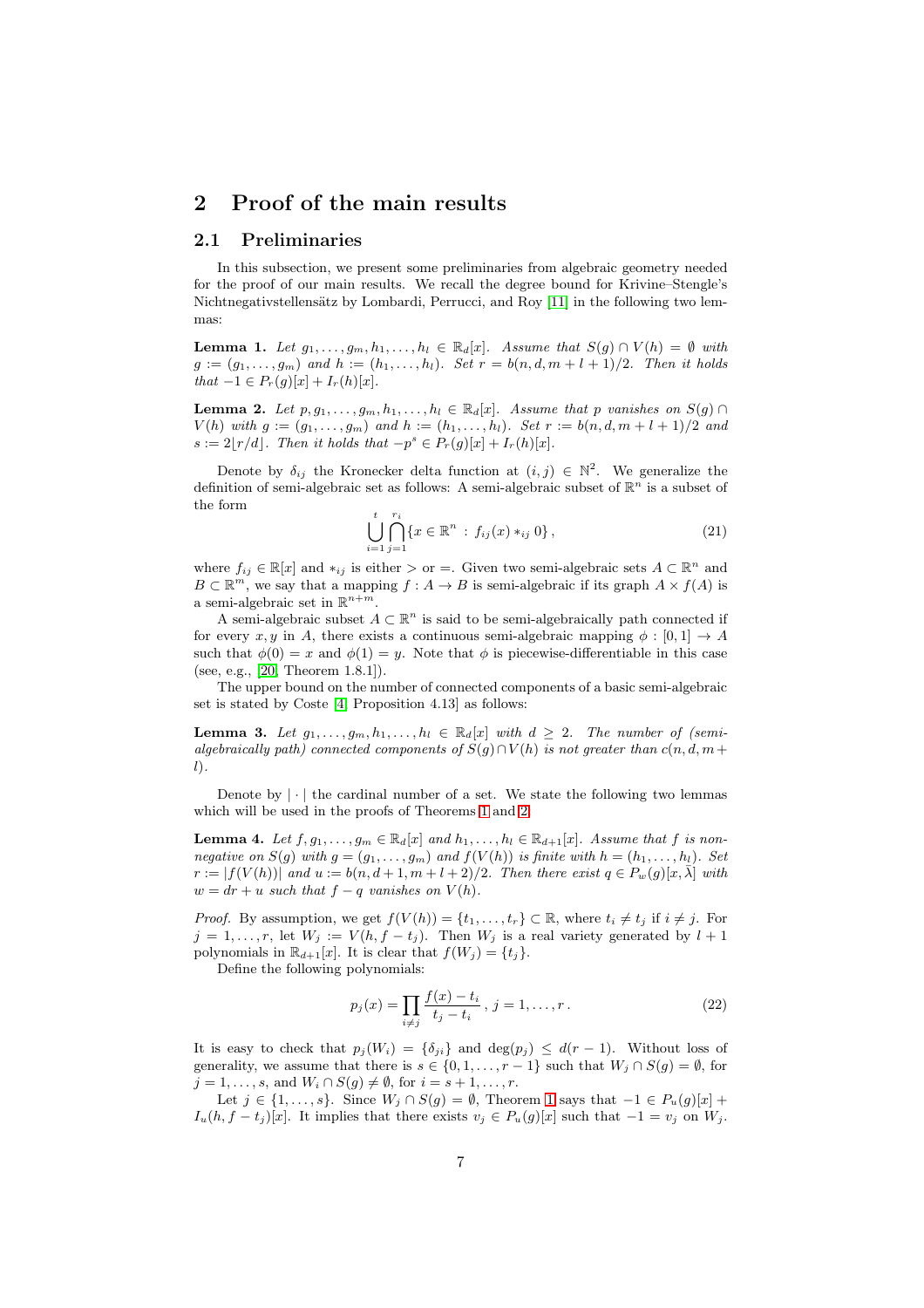We have  $f = s_1 - s_2$  for the SOS polynomials  $s_1 = (f + \frac{1}{2})^2$  and  $s_2 = f^2 + \frac{1}{4}$ . It implies that  $f = s_1 + v_j s_2$  on  $W_j$ . Let  $q_j = s_1 + v_j s_2 \in P_{u+j}(g)[x, \overline{\lambda}]$ .

<span id="page-7-1"></span>Since  $f \geq 0$  on  $S(g)$ , it holds that  $f = t_i \geq 0$  on  $W_i$ , for  $i = s + 1, \ldots, r$ . Now letting

$$
q = \sum_{j=1}^{s} q_j p_j^2 + \sum_{i=s+1}^{r} t_i p_i^2, \qquad (23)
$$

 $\Box$ 

we obtain  $q \in P_w(g)[x]$  since  $\deg(t_i p_i^2) \leq 2 \deg(p_i) \leq 2d(r-1) \leq 2w$  and

$$
\deg(q_j p_j^2) \le \deg(q_j) + 2 \deg(p_j) \le 2(d+u+d(r-1)) = 2w, \tag{24}
$$

Hence  $f - q$  vanishes on  $V(h) = W_1 \cup \cdots \cup W_r$ .

We use the technique in Lemma [4](#page-6-3) to prove the following lemma:

<span id="page-7-5"></span>**Lemma 5.** Let  $f, g_1, \ldots, g_m \in \mathbb{R}_d[x]$  and  $h_1, \ldots, h_l \in \mathbb{R}_{d+1}[x]$ . Assume that  $f$  is nonnegative on  $S(g)$  with  $g = (g_1, \ldots, g_m)$  and  $f(V(h)\backslash A)$  is finite with  $h = (h_1, \ldots, h_l)$ and  $A \subset \mathbb{R}^n$ . Set  $r := |f(V(h) \setminus A)|$  and  $u := b(n, d + 1, m + l + 2)/2$ . Then there exist  $q \in P_w(q)[x, \bar{\lambda}]$  with  $w = dr + u$  such that  $f - q$  vanishes on  $V(h)\backslash A$ .

*Proof.* By assumption, we get  $f(V(h)\backslash A) = \{t_1, \ldots, t_r\} \subset \mathbb{R}$ , where  $t_i \neq t_j$  if  $i \neq j$ . We now handle in much the same way as the proof of Lemma [4](#page-6-3) to get  $q \in P_w(g)[x]$  in [\(23\)](#page-7-1). Hence  $f - q$  vanishes on  $V(h)\backslash A \subset W_1 \cup \cdots \cup W_r$ .

<span id="page-7-4"></span>**Lemma 6.** Let  $f, g_1, \ldots, g_m \in \mathbb{R}_d[x]$  and  $h_1, \ldots, h_l \in \mathbb{R}_{d+1}[x]$ . Assume that f is non-negative on  $S(g)$  with  $g = (g_1, \ldots, g_m)$  and  $f(S(g) \cap V(h))$  is finite with  $h =$  $(h_1, \ldots, h_l)$ . Set  $r := |f(S(g) \cap V(h))|$ . Then there exist  $q \in P_w(g)[x, \overline{\lambda}]$  with  $w =$  $d(r-1)$  such that  $f-q$  vanishes on  $S(g) \cap V(h)$ .

*Proof.* By assumption, we get  $f(S(g) \cap V(h)) = \{t_1, \ldots, t_r\} \subset \mathbb{R}$ , where  $t_i \neq t_j$  if  $i \neq j$ . For  $j = 1, \ldots, r$ , let  $W_j := V(h, f - t_j)$ . Then  $W_j$  is a real variety generated by  $l + 1$  polynomials in  $\mathbb{R}_{d+1}[x]$ . It is clear that  $f(W_j) = \{t_j\}$ . Define polynomials  $p_j$ , for  $j = 1, \ldots, r$ , as in [\(22\)](#page-6-4). It is easy to check that  $W_i \cap S(g) \neq \emptyset$ ,  $p_j(W_i) = \{\delta_{ji}\}\$ and deg( $p_j$ )  $\leq d(r-1)$ . Since  $f \geq 0$  on  $S(g)$ , it holds that  $f = t_i \geq 0$  on  $W_i$ , for  $i = 1, \ldots, r$ . Now letting  $q = \sum_{i=1}^{r} t_i p_i^2$ , we obtain  $q \in \sum_{w}^{2} [x]$  with  $w = d(r - 1)$ , and hence  $f - q$  vanishes on  $W_1 \cup \cdots \cup W_r \supset S(g) \cap V(h)$ .  $\Box$ 

### <span id="page-7-0"></span>2.2 Proof of the explicit degree bounds for the representations involving preorderings

Recall the vector of variables  $\bar{\lambda} := (\lambda_0, \ldots, \lambda_m)$ .

#### Proof of Theorem [1](#page-3-0)

*Proof.* Using Lemma [3,](#page-6-5) we decompose  $V(h_{FJ})$  into semi-algebraically path connected components:  $Z_1, \ldots, Z_s$  with

<span id="page-7-2"></span>
$$
s \le c(n+m+1, d+1, n+m+1), \tag{25}
$$

since each entry of  $h_{FJ}$  has degree at most  $d+1\geq 2$ . Accordingly [\[12,](#page-20-3) Lemma 13] shows that f is constant on each  $Z_i$ . Thus  $f(V(h_{FJ}))$  is finite. Set  $r = |f(V(h_{FJ}))|$ . From [\(25\)](#page-7-2), we get

<span id="page-7-3"></span>
$$
r \le s \le c(n+m+1, d+1, n+m+1). \tag{26}
$$

Set

$$
u := b(n+m+1, d+1, 2m+n+3)/2.
$$
 (27)

By using Lemma [4,](#page-6-3) there exist  $q \in P_{\xi}(g)[x,\overline{\lambda}]$  with  $\xi = dr + u$  such that  $f - q$  vanishes on  $V(h_{FJ})$ . By [\(26\)](#page-7-3) and [\(14\)](#page-3-1), we obtain  $\xi \leq w$ , and hence  $q \in P_w(g)[x, \overline{\lambda}]$ .  $\Box$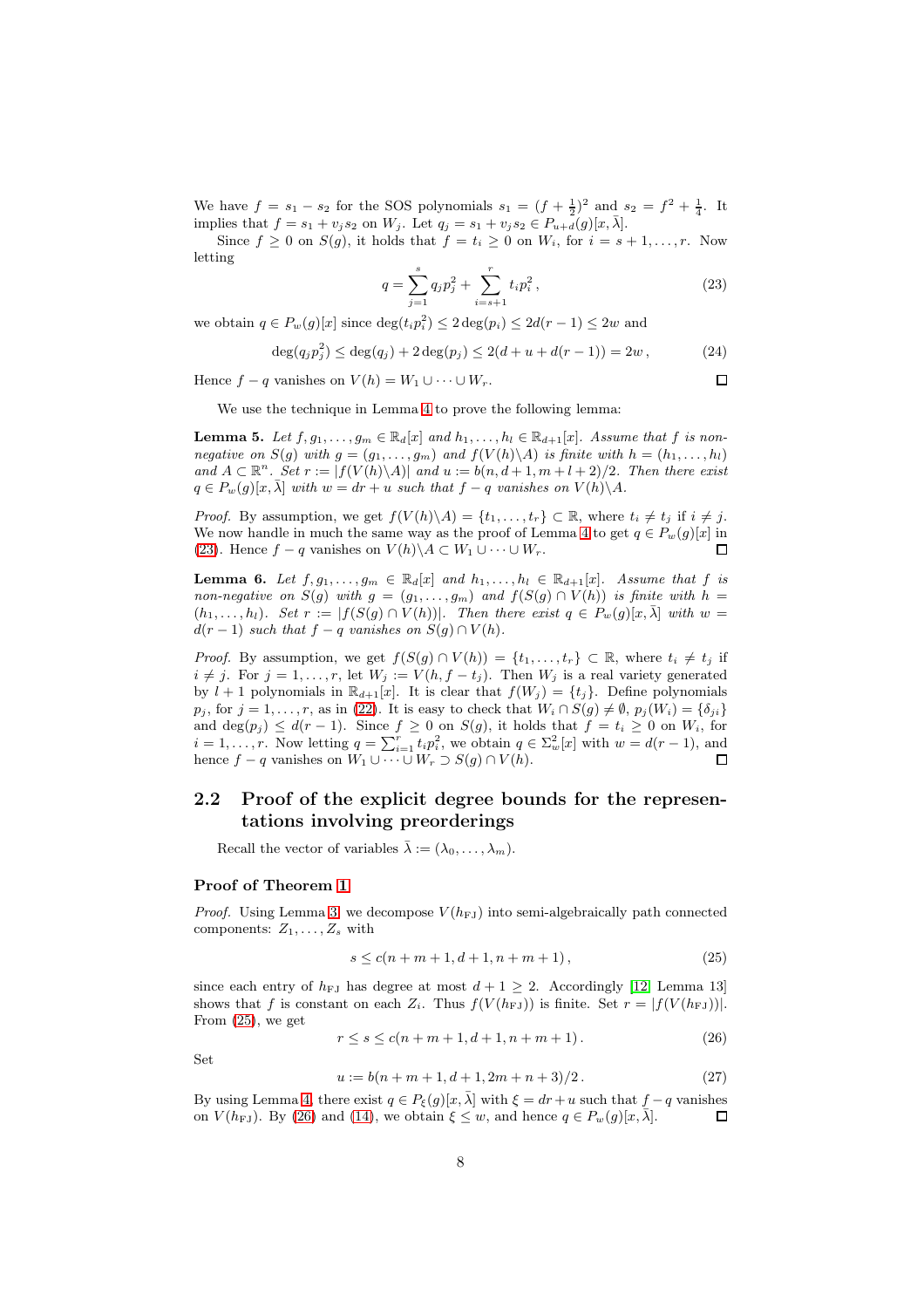#### Proof of Theorem [2](#page-4-1)

*Proof.* Using Lemma [3,](#page-6-5) we decompose  $(S(g) \times \mathbb{R}^{m+1}) \cap V(h_{FJ})$  into semi-algebraically path connected components:  $Z_1, \ldots, Z_s$  with

$$
s \le c(n+m+1, d+1, n+2m+1), \tag{28}
$$

since each entry of  $h_{\text{FJ}}$  (resp. g) has degree at most  $d+1 \geq 2$  (resp. d). Accordingly [\[12,](#page-20-3) Lemma 19] shows that f is constant on  $Z_i$ . Thus the set  $f((S(g) \times \mathbb{R}^{m+1}) \cap V(h_{FJ}))$ has r elements and we get

<span id="page-8-1"></span>
$$
r \le s \le c(n+m+1, d+1, n+2m+1). \tag{29}
$$

By using Lemma [6,](#page-7-4) there exist  $q \in \sum_{\xi}^2 [x, \overline{\lambda}]$  with  $\xi = d(r-1)$  such that  $f-q$  vanishes on  $(S(g) \times \mathbb{R}^{m+1}) \cap V(h_{FJ})$ . By [\(29\)](#page-8-1) and [\(16\)](#page-4-4), we obtain  $\xi \leq w$ , and hence  $q \in \Sigma_w^2[x, \bar{\lambda}]$ .

### Proof of Theorem [5](#page-5-1)

*Proof.* Using Lemma [3,](#page-6-5) we decompose  $V(h_{FJ})\backslash {\lambda_0 = 0}$  into semi-algebraically path connected components:  $Z_1, \ldots, Z_s$  with

<span id="page-8-3"></span>
$$
s \le 2 \times c(n+m+1, d+1, n+m+1). \tag{30}
$$

It is due to the fact that each entry of  $h_{FJ}$  has degree at most  $d+1 \geq 2$  and

$$
V(h_{FJ}) \setminus \{\lambda_0 = 0\} = (V(h_{FJ}) \cap \{\lambda_0 > 0\}) \cup (V(h_{FJ}) \cap \{\lambda_0 < 0\}).
$$
 (31)

Accordingly [\[12,](#page-20-3) Lemma 24] shows that f is constant on each  $Z_i$ . Thus  $f(V(h_{FJ})\setminus\{\lambda_0 =$ 0}) is finite. Set  $r = |f(V(h_{FJ})\setminus {\lambda_0 = 0})|$ . From [\(25\)](#page-7-2), we get

$$
r \le s \le 2 \times c(n+m+1, d+1, n+m+1). \tag{32}
$$

Set

<span id="page-8-2"></span>
$$
u := b(n+m+1, d+1, 2m+n+3)/2.
$$
 (33)

By using Lemma [5,](#page-7-5) there exist  $q \in P_{\xi}(q)[x, \bar{\lambda}]$  with  $\xi = dr + u$  such that  $f - q$  vanishes on  $V(h_{FJ})\backslash {\lambda_0 = 0}$ . It implies that  $\lambda_0(f - q)$  vanishes on  $V(h_{FJ})$ . By [\(32\)](#page-8-2) and [\(20\)](#page-5-2), we obtain  $\xi \leq w$ , and hence  $q \in P_w(q)[x, \overline{\lambda}]$ .  $\Box$ 

## <span id="page-8-0"></span>3 Convergence rate for exact polynomial optimization

We recall some preliminaries of the Moment-SOS relaxations originally developed by Lasserre in [\[9\]](#page-20-5). Given  $d \in \mathbb{N}$ , let  $\mathbb{N}_d^n := \{ \alpha \in \mathbb{N}^n : \sum_{j=1}^n \alpha_j \leq d \}$ . Given  $d \in \mathbb{N}$ , we denote by  $v_d$  the vector of monomials in x of degree at most d, i.e.,  $v_d = (x^{\alpha})_{\alpha \in \mathbb{N}_d^n}$  with  $x^{\alpha} := x_1^{\alpha_1} \dots x_n^{\alpha_n}$ . For each  $p \in \mathbb{R}_d[x]$ , we write  $p = c(p)^\top v_d = \sum_{\alpha \in \mathbb{N}_d^n} p_\alpha x^\alpha$ , where  $c(p)$  is denoted by the vector of coefficient of p, i.e.,  $c(p) = (p_{\alpha})_{\alpha \in \mathbb{N}_d^n}$  with  $p_{\alpha} \in \mathbb{R}$ . Given  $A \in \mathbb{R}^{r \times r}$  being symmetric, we say that A is positive semidefinite, denoted by  $A \succeq 0$ , if every eigenvalue of A is non-negative.

Given  $y = (y_\alpha)_{\alpha \in \mathbb{N}^n} \subset \mathbb{R}$ , let  $L_y : \mathbb{R}[x] \to \mathbb{R}$  be the Riesz linear functional defined by  $L_y(p) = \sum_{\alpha \in \mathbb{N}^n} p_{\alpha} y_{\alpha}$  for every  $p \in \mathbb{R}[x]$ . Given  $d \in \mathbb{N}$ ,  $p \in \mathbb{R}[x]$ . and  $y = (y_\alpha)_{\alpha \in \mathbb{N}^n} \subset \mathbb{R}$ , let  $M_d(y)$  be the moment matrix of order d defined by  $(y_{\alpha+\beta})_{\alpha,\beta\in\mathbb{N}^n_d}$  and let  $M_d(py)$  be the localizing matrix of order d associated with p defined by  $\left(\sum_{\gamma \in \mathbb{N}^n} p_{\gamma} y_{\alpha+\beta+\gamma}\right)_{\alpha,\beta \in \mathbb{N}_d^n}$ .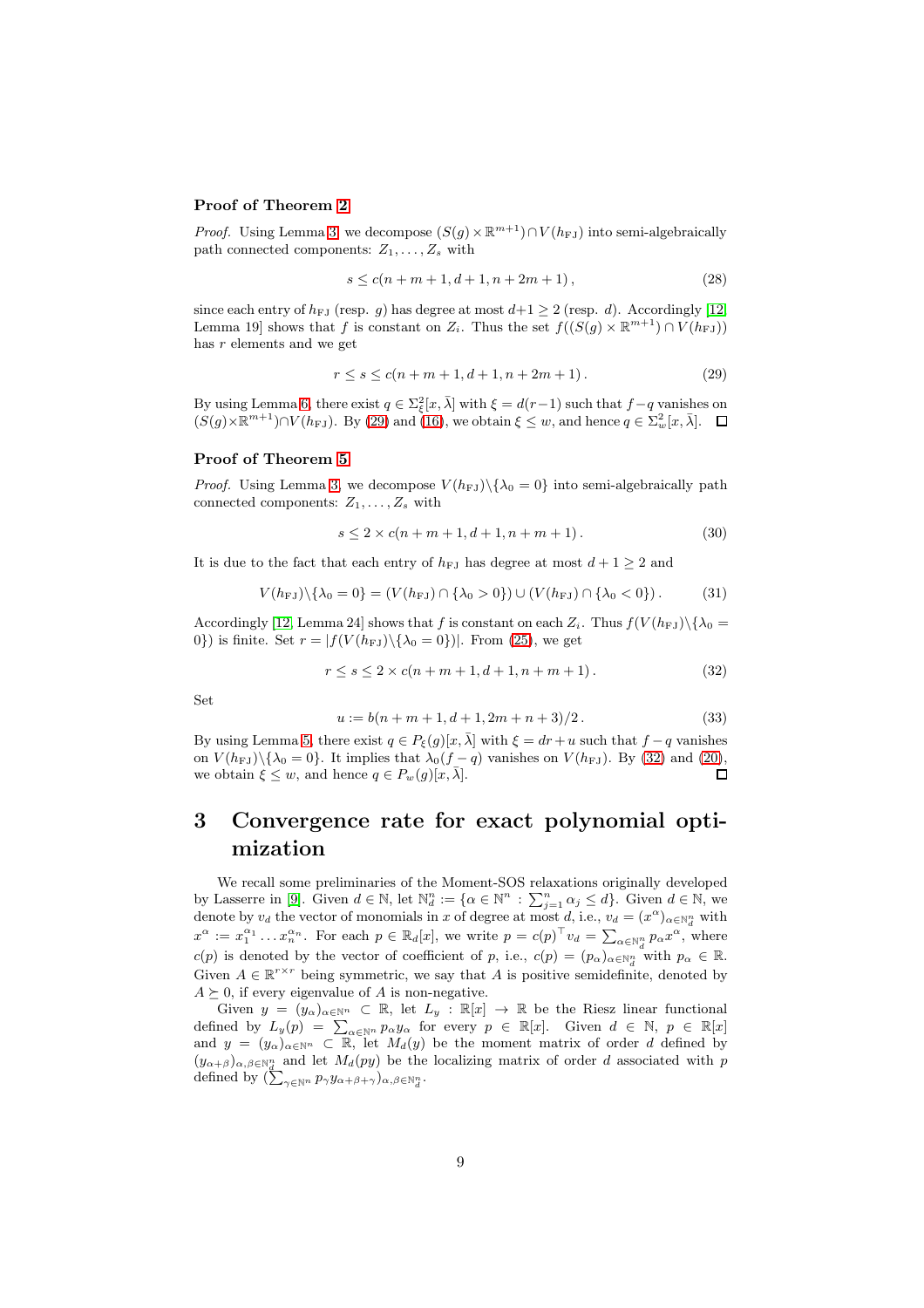Given  $g_1, \ldots, g_m \in \mathbb{R}[x]$ , let  $Q_d(g)[x]$  be the truncated quadratic module of order d associated with  $g = (g_1, \ldots, g_m)$  defined by

$$
Q_d(g)[x] = \{\sigma_0 + \sum_{j=1}^m \sigma_j g_j : \sigma_j \in \Sigma^2[x], \deg(\sigma_0) \le 2d, \deg(\sigma_j g_j) \le 2d\}.
$$
 (34)

Given  $h_1, \ldots, h_l \in \mathbb{R}[x]$ , let  $I_d(h)$  be the truncated ideal of order d associated with  $h = (h_1, \ldots, h_l)$  defined by

$$
I_d(h)[x] = \{ \sum_{j=1}^l \psi_j h_j \, : \, \psi_j \in \mathbb{R}[x], \, \deg(\psi_j h_j) \le 2d \}.
$$
 (35)

Consider polynomial optimization problem:

<span id="page-9-3"></span><span id="page-9-1"></span>
$$
\bar{f}^{\star} := \inf_{x \in S(g) \cap V(h)} f(x).
$$
\n(36)

### <span id="page-9-0"></span>3.1 The case without denominators

Given  $k \in \mathbb{N}$  and  $f, g_1, \ldots, g_m, h_1, \ldots, h_l \in \mathbb{R}[x]$ , consider the following primal-dual semidefinite programs associated with  $f, g = (g_1, \ldots, g_m)$  and  $h = (h_1, \ldots, h_l)$ :

$$
\tau_k(f, g, h) := \inf_{y} L_y(f)
$$
  
s.t  $M_k(y) \ge 0$ ,  $M_{k-d_j}(g_j y) \ge 0$ ,  $j = 1, ..., m$ ,  
 $M_{k-r_t}(h_t y) = 0$ ,  $t = 1, ..., l$ ,  $y_0 = 1$ , (37)

<span id="page-9-2"></span>
$$
\rho_k(f, g, h) := \sup_{\xi, G_j, u_t} \xi
$$
  
 s.t  $G_j \ge 0$ ,  

$$
f - \xi = v_k^{\top} G_0 v_k + \sum_{j=1}^m g_j v_{k-d_j}^{\top} G_j v_{k-d_j}
$$

$$
+ \sum_{t=1}^l h_t u_t^{\top} v_{2rt} ,
$$
\n(38)

where  $d_j = \lceil \deg(g_j)/2 \rceil$  and  $r_t = \lceil \deg(h_t)/2 \rceil$ . Using [\[12,](#page-20-3) Lemma 15], we obtain

<span id="page-9-4"></span>
$$
\rho_k(f, g, h) := \sup_{\xi \in \mathbb{R}} \{ \xi : f - \xi \in Q_k(g)[x] + I_k(h)[x] \}.
$$
 (39)

Primal-dual semidefinite programs [\(37\)](#page-9-1)-[\(38\)](#page-9-2) is known as the Moment-SOS relaxations of order  $k$  for the following problem  $(36)$ .

We state in the following lemma some recent results involving the Moment-SOS relaxations:

<span id="page-9-5"></span>**Lemma 7.** Let  $f \in \mathbb{R}_d[x]$ ,  $g_1, \ldots, g_m \in \mathbb{R}[x]$  and  $h_1, \ldots, h_l \in \mathbb{R}_{d+1}[x]$ . Let  $\bar{f}^{\star}$  be as in [\(36\)](#page-9-3) with  $g = (g_1, \ldots, g_m)$  and  $h = (h_1, \ldots, h_l)$ . Then the following statements hold:

- 1. For every  $k \in \mathbb{N}$ ,  $\tau_k(f, g, h) \leq \tau_{k+1}(f, g, h)$  and  $\rho_k(f, g, h) \leq \rho_{k+1}(f, g, h)$ .
- 2. For every  $k \in \mathbb{N}$ ,  $\rho_k(f, g, h) \leq \tau_k(f, g, h) \leq \overline{f}^{\star}$ .
- 3. If  $S(g) \cap V(h)$  has non-empty interior, for  $k \in \mathbb{N}$  sufficient large, the Slater condition holds for the Moment relaxation [\(37\)](#page-9-1) of order k.
- 4. If  $S(g) \cap V(h)$  satisfies the Archimedean condition,  $\rho_k(f,g,h) \to \bar{f}^*$  as  $k \to \infty$ .
- 5. If there exists  $R > 0$  such that  $g_m + h_l = R x_1^2 \cdots x_n^2$ , for  $k \in \mathbb{N}$  sufficient large, the Slater condition holds for the SOS relaxation [\(38\)](#page-9-2) of order k.
- 6. If there exists  $q \in Q_w(g)[x]$  with  $2w \geq d+1$  such that  $f \overline{f}^* q$  vanishes on  $V(h)$ , then  $\rho_r(f, g, h) = \overline{f}^{\star}$  with  $r = b(n, 2w, l + 1)/2$ .
- 7. If there exists  $q \in \sum_{w}^2 [x]$  with  $2w \geq d+1$  such that  $f \overline{f}^* q$  vanishes on  $V(h) \cap S(g)$ , then  $\rho_k(f, \Pi g, h) = \overline{f}^*$  with  $r = b(n, 2w, m + l + 1)/2$ .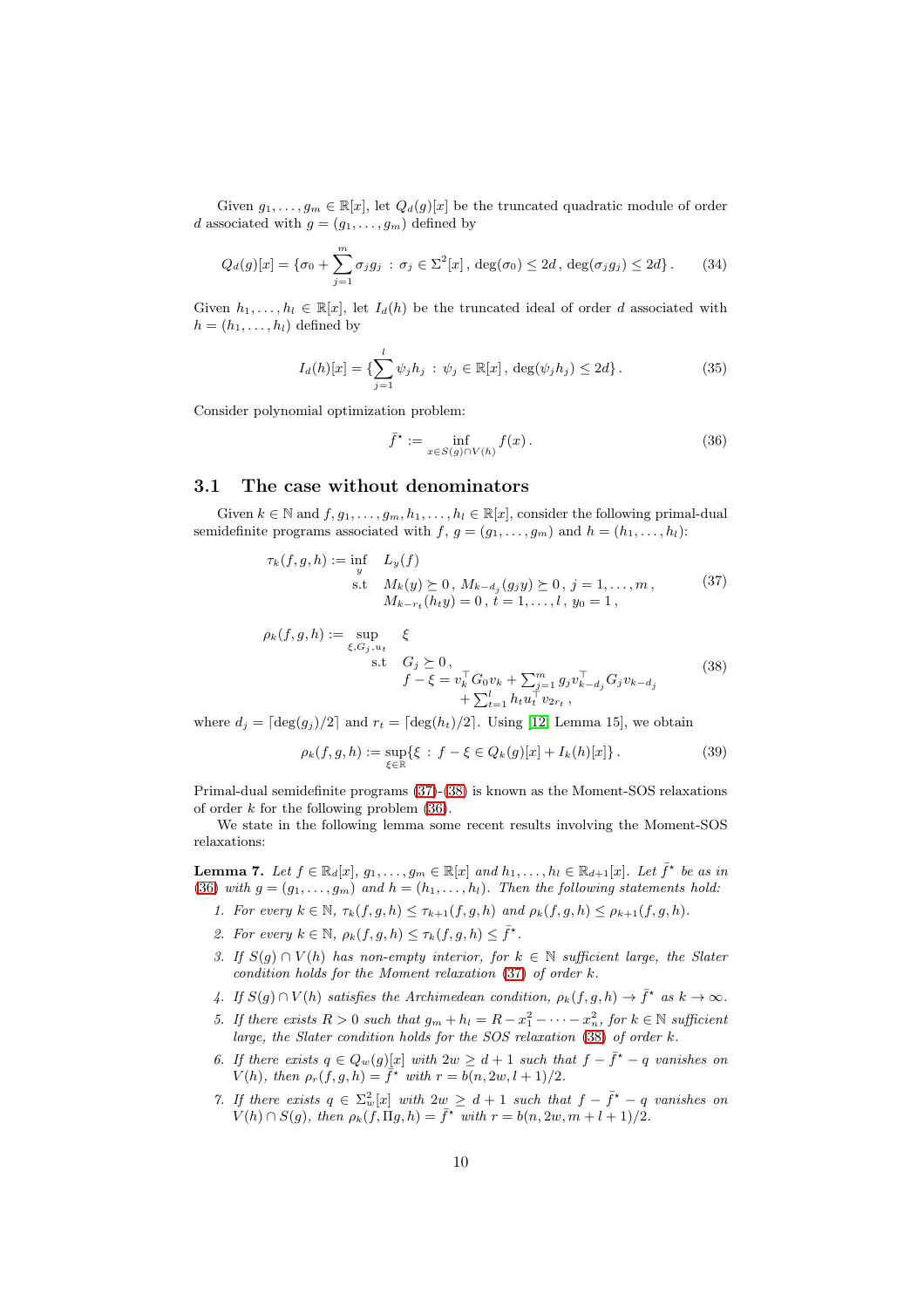Proof. The proofs of the first five statements can be found in [\[12\]](#page-20-3).

Let us prove the sixth statement. Let  $u = f - \bar{f}^* - q$ . By assumption, we get  $u \in \mathbb{R}_{2w}[x]$  and  $u = 0$  on  $V(h)$ . Set  $s = 2\lfloor r/(2w) \rfloor$  $s = 2\lfloor r/(2w) \rfloor$  $s = 2\lfloor r/(2w) \rfloor$ . From this, Lemma 2 says that there exist  $\sigma \in \sum_{i=1}^{n} [x]$  such that  $u^{2s} + \sigma \in I_r(h)[x]$ . Let  $c = \frac{1}{2s}$ . Then it holds that  $1 + t + ct^{2s} \in \Sigma_s^2[t]$ . Thus for all  $\varepsilon > 0$ , we have

$$
f - \bar{f}^* + \varepsilon = q + \varepsilon \left(1 + \frac{u}{\varepsilon} + c\left(\frac{u}{\varepsilon}\right)^{2s}\right) - c\varepsilon^{1-2s}(u^{2s} + \sigma) + c\varepsilon^{1-2s}\sigma \in Q_r(g)[x] + I_r(h)[x].\tag{40}
$$

Then we for all  $\varepsilon > 0$ ,  $\bar{f}^* - \varepsilon$  is a feasible solution of [\(39\)](#page-9-4) of the value  $\rho_r(f, g, h)$ . It gives  $\rho_r(f,g,h) \geq \bar{f}^* - \varepsilon$ , for all  $\varepsilon > 0$ , and, in consequence, we get  $\rho_r(f,g,h) \geq \bar{f}^*$ . Using the second statement, we obtain that  $\rho_r(f,g,h) = \bar{f}^*$ , yielding the sixth statement.

We prove the final statement. Let  $u = f - \overline{f}^* - q$ . By assumption, we get  $u = 0$  on  $S(g) \cap V(h)$ . Set  $s = 2\vert r/(2w) \vert$  $s = 2\vert r/(2w) \vert$  $s = 2\vert r/(2w) \vert$ . From this, Lemma 2 says that there exist  $\eta \in P_r(g)[x]$ such that  $u^{2s} + \eta \in I_r(h)[x]$ . Let  $c = \frac{1}{2s}$ . Then it holds that  $1 + t + ct^{2s} \in \Sigma_s^2[t]$ . Thus for all  $\varepsilon > 0$ , we have

$$
f - \bar{f}^{\star} + \varepsilon = q + \varepsilon \left( 1 + \frac{u}{\varepsilon} + c \left( \frac{u}{\varepsilon} \right)^{2s} \right) - c \varepsilon^{1 - 2s} (u^{2s} + \eta) + c \varepsilon^{1 - 2s} \eta \in P_r(g)[x] + I_r(h)[x]. \tag{41}
$$

Analysis similar to that in the proof of the third statement shows  $\rho_r(f, \Pi g, h) = \bar{f}^{\star}$ , yielding the final statement.

**Remark 1.** It is easily seen that the sequence  $(\rho_k(f, g, h_{FJ}))_{k \in \mathbb{N}}$  (resp.  $(\rho_k(f, \Pi g, h_{FJ}))_{k \in \mathbb{N}}$ ) converges to  $f^*$  faster than the sequence  $(\rho_k(f,g,0))_{k\in\mathbb{N}}$  (resp.  $(\rho_k(f,\Pi g,0))_{k\in\mathbb{N}}$ ). It is due to the fact that

$$
\rho_k(f,g,0) \le \rho_k(f,g,h_{FJ}) \le f^* \quad and \quad \rho_k(f,\Pi g,0) \le \rho_k(f,\Pi g,h_{FJ}) \le f^*.
$$
 (42)

Thus we can obtain the convergence rate for  $(\rho_k(f, g, h_{FJ}))_{k \in \mathbb{N}}$  (resp.  $(\rho_k(f, \Pi g, h_{FJ}))_{k \in \mathbb{N}}$ ) thanks to the available convergence rate of  $(\rho_k(f,g,0))_{k\in\mathbb{N}}$  (resp.  $(\rho_k(f,\Pi g,0))_{k\in\mathbb{N}}$ ) in  $[2, 6, 10, 27]$  $[2, 6, 10, 27]$  $[2, 6, 10, 27]$  $[2, 6, 10, 27]$ . However, these rates do not give the finite convergence for the two sequences  $(\rho_k(f, g, h_{FJ}))_{k \in \mathbb{N}}$  (resp.  $(\rho_k(f, \Pi g, h_{FJ}))_{k \in \mathbb{N}}$ ). Moreover, the computational complexity for the semidefinite relaxation of each value  $\rho_k(f, g, h_{FJ})$  (resp.  $\rho_k(f, \Pi g, h_{FJ})$ ) grows more quickly than the one of the value  $\rho_k(f,g,0)$  (resp.  $\rho_k(f,\Pi g,0)$ ) as k increases. It is due to the fact that to obtain the relaxation of the value  $\rho_k(f, g, h_{FJ})$ (resp.  $\rho_k(f, \Pi q, h_{FJ})$ ), we utilize  $m+1$  additional variables and  $n+m+1$  additional equality constraints to the original polynomial optimization problem.

We present in the following four theorems the main application of Theorems [1,](#page-3-0) [2,](#page-4-1) [3](#page-4-3) and [4](#page-5-0) to polynomial optimization:

<span id="page-10-0"></span>**Theorem 6.** Let  $f, g_1, \ldots, g_m \in \mathbb{R}_d[x]$ . Let  $f^*$  be as in problem [\(3\)](#page-2-0) with  $g =$  $(g_1, \ldots, g_m)$ . Assume that problem [\(3\)](#page-2-0) has a global minimizer and  $f(C(g))$  is finite. Let  $h_{FJ}$  be as in [\(15\)](#page-4-0) and let w be as in [\(20\)](#page-5-2). Set

<span id="page-10-2"></span><span id="page-10-1"></span>
$$
r = b(n + m + 1, 2w, m + n + 2)/2.
$$
 (43)

Then  $\rho_r(f, \Pi g, h_{FJ}) = f^*$ , where  $\Pi g$  is defined as in [\(8\)](#page-3-2).

*Proof.* Since  $S(q) = S(\Pi q)$ , [\[12,](#page-20-3) Lemma 17] implies that

$$
f^* := \min_{x,\bar{\lambda}} f(x)
$$
  
s.t.  $x \in S(\Pi g), (x, \bar{\lambda}) \in V(h_{FJ}),$  (44)

By assumption, Theorem [1](#page-3-0) yields that there exists  $q \in P_w(q)[x,\overline{\lambda}] = Q_w(\Pi q)[x,\overline{\lambda}]$ such that  $f - f^* - q$  vanishes on  $V(h_{FJ})$ . Applying the sixth statement of Lemma [7](#page-9-5) (by replacing q with  $\Pi q$ ), we obtain the conclusion.  $\Box$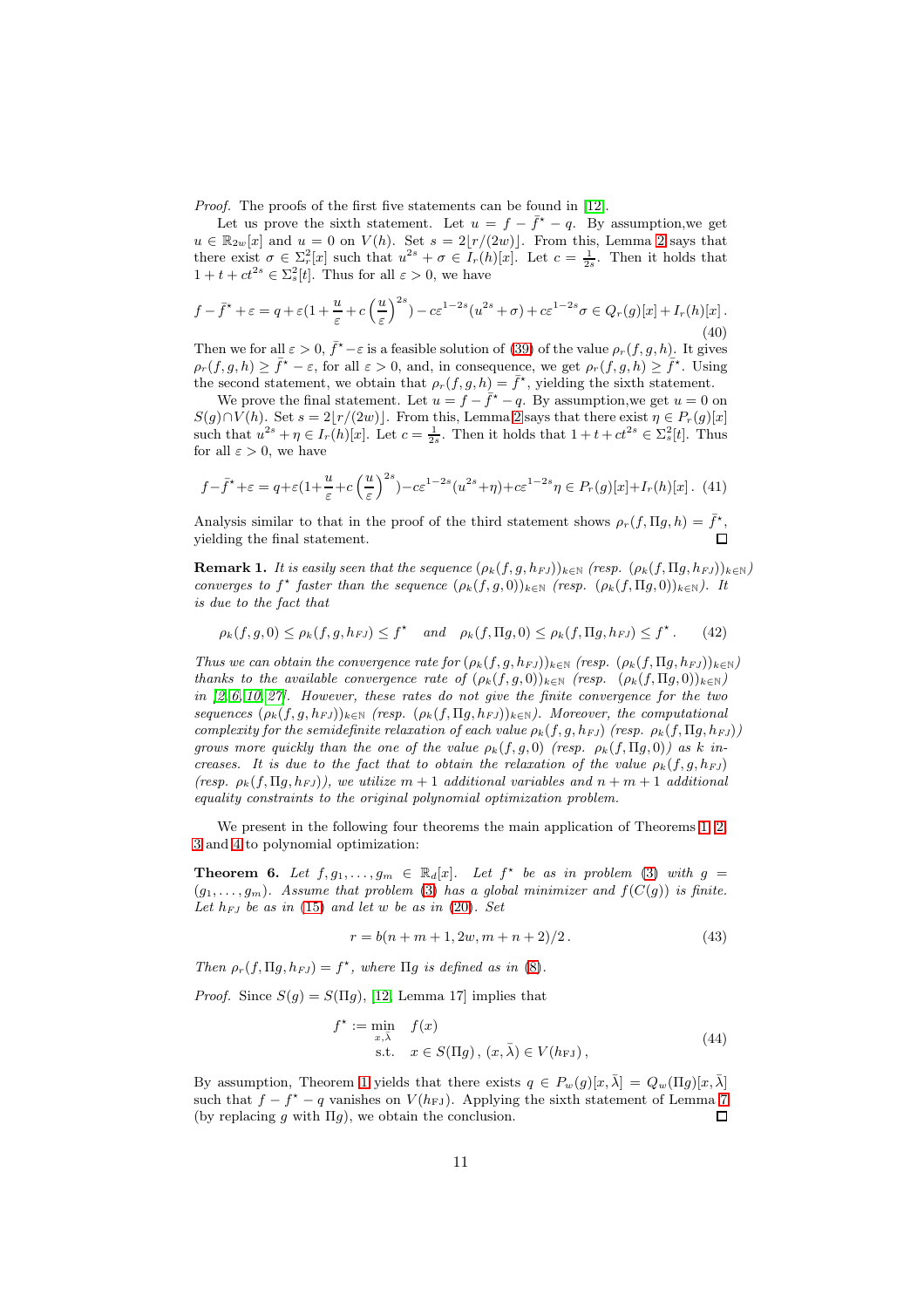<span id="page-11-1"></span>**Theorem 7.** Let  $f, g_1, \ldots, g_m \in \mathbb{R}_d[x]$ . Let  $f^*$  be as in problem [\(3\)](#page-2-0) with  $g =$  $(g_1, \ldots, g_m)$ . Assume that problem [\(3\)](#page-2-0) has a global minimizer and  $f(C(g) \cap S(g))$ is finite. Let  $h_{FJ}$  be as in [\(15\)](#page-4-0) and let w be as in [\(16\)](#page-4-4). Set r as in [\(43\)](#page-10-1). Then  $\rho_r(f, \Pi g, h_{FJ}) = f^*$ , where  $\Pi g$  is defined as in [\(8\)](#page-3-2).

Proof. Note that [\[12,](#page-20-3) Lemma 17] implies that

<span id="page-11-5"></span>
$$
f^* := \min_{x,\bar{\lambda}} f(x)
$$
  
s.t.  $x \in S(g), (x, \bar{\lambda}) \in V(h_{FJ}),$  (45)

By assumption, Theorem [2](#page-4-1) yields that there exists  $q \in \sum_{w=1}^2 [x, \bar{\lambda}]$  such that  $f - f^* - q$ vanishes on  $(S(g) \cap \mathbb{R}^{m+1}) \times V(h_{FJ})$ . Applying the final statement of Lemma [7,](#page-9-5) we obtain the conclusion.  $\Box$ 

<span id="page-11-2"></span>**Theorem 8.** Let  $f, g_1, \ldots, g_m \in \mathbb{R}_d[x]$ . Let  $f^*$  be as in problem [\(3\)](#page-2-0) with  $g =$  $(g_1, \ldots, g_m)$ . Assume that problem [\(3\)](#page-2-0) has a global minimizer and  $f(C^+(g))$  is finite. Let  $h_{FJ}^+$  be as in [\(15\)](#page-4-0) and let w be as in [\(17\)](#page-4-5). Set r as in [\(43\)](#page-10-1). Then  $\rho_r(f, \Pi g, h_{FJ}) = f^*$ , where  $\Pi g$  is defined as in [\(8\)](#page-3-2).

The proof of Theorem [8,](#page-11-2) which is based on Theorem [3,](#page-4-3) is similar to the one of Theorem [6.](#page-10-0)

<span id="page-11-3"></span>**Theorem 9.** Let  $f, g_1, \ldots, g_m \in \mathbb{R}_d[x]$ . Let  $f^*$  be as in problem [\(3\)](#page-2-0) with  $g =$  $(g_1, \ldots, g_m)$ . Assume that problem [\(3\)](#page-2-0) has a global minimizer and  $f(C^+(g) \cap S(g))$ is finite. Let  $h_{FJ}^+$  be as in [\(15\)](#page-4-0) and let w be as in [\(19\)](#page-5-3). Set r as in [\(43\)](#page-10-1). Then  $\rho_r(f, \Pi g, h_{FJ}) = f^*$ , where  $\Pi g$  is defined as in [\(8\)](#page-3-2).

The proof of Theorem [9,](#page-11-3) which is based on Theorem [4,](#page-5-0) is similar to the one of Theorem [7.](#page-11-1)

It is worth to pointing out in Theorems [6,](#page-10-0) [7,](#page-11-1) [8](#page-11-2) and [9](#page-11-3) that the order  $r \in \mathbb{N}$  such that  $\rho_r(f, \Pi g, h_{FJ}) = f^*$  depends on n (the number of variables), m (the number of inequality constraints  $g_j$ ) and d (the upper bound on the degrees of  $f, g_j$ ) but does not depend on the coefficients of  $f, g_j$ .

### <span id="page-11-0"></span>3.2 The case with denominators

Given  $k \in \mathbb{N}$  and  $f, g_1, \ldots, g_m, h_1, \ldots, h_l, \theta \in \mathbb{R}[x] \setminus \{0\}$ , consider the following primal-dual semidefinite programs associated with  $f, g = (g_1, \ldots, g_m)$  and  $h = (h_1, \ldots, h_l)$ :

$$
\tau_k(f, g, h, \theta) := \inf_{y} L_y(\theta^{\eta(k, f, \theta)} f)
$$
  
s.t  $M_k(y) \succeq 0$ ,  $M_{k-d_j}(g_j y) \succeq 0$ ,  $j = 1, ..., m$ ,  
 $M_{k-r_t}(h_t y) = 0$ ,  $t = 1, ..., l$ ,  $L_y(\theta^{\eta(k, f, \theta)}) = 1$ , (46)

$$
\rho_k(f, g, h, \theta) := \sup_{\xi, G_j, u_t} \xi
$$
  
s.t  $G_j \ge 0$ ,  

$$
\theta^{\eta(k, f, \theta)}(f - \xi) = v_k^{\top} G_0 v_k + \sum_{j=1}^m g_j v_{k-d_j}^{\top} G_j v_{k-d_j}
$$
(47)  

$$
+ \sum_{t=1}^l h_t u_t^{\top} v_{2r_t},
$$

where  $d_i = \lceil \deg(q_i)/2 \rceil$ ,  $r_t = \lceil \deg(h_t)/2 \rceil$ , and

<span id="page-11-4"></span>
$$
\eta(k, f, \theta) := 2\left[\frac{2k - \deg(f)}{2\deg(\theta)}\right].\tag{48}
$$

Using [\[12,](#page-20-3) Lemma 15], we obtain

$$
\rho_k(f, g, h, \theta) := \sup_{\xi \in \mathbb{R}} \{ \xi : \theta^{\eta(k, f, \theta)}(f - \xi) \in Q_k(g)[x] + I_k(h)[x] \}.
$$
 (49)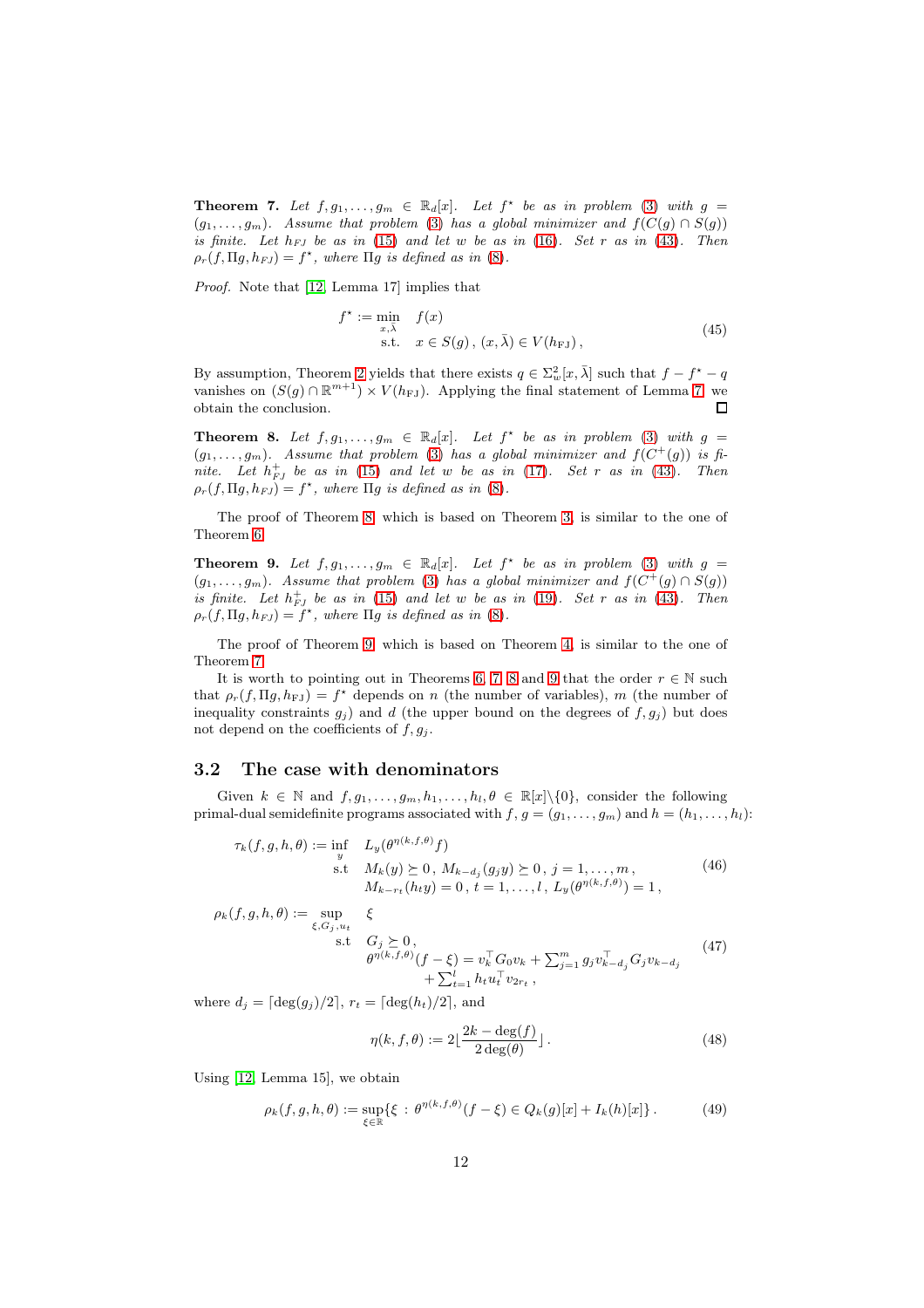Primal-dual semidefinite programs [\(37\)](#page-9-1)-[\(38\)](#page-9-2) is known as the Moment-SOS relaxations of order  $k$  for the following problem  $(36)$ .

We state in the following lemma some recent results involving the Moment-SOS relaxations:

<span id="page-12-2"></span>**Lemma 8.** Let  $f \in \mathbb{R}_d[x]$ ,  $g_1, \ldots, g_m \in \mathbb{R}[x]$ ,  $h_1, \ldots, h_l \in \mathbb{R}_{d+1}[x]$ , and  $\theta \in \mathbb{R}_{2u}[x] \setminus \{0\}$ . Let  $\bar{f}^{\star}$  be as in [\(36\)](#page-9-3) with  $g = (g_1, \ldots, g_m)$  and  $h = (h_1, \ldots, h_l)$ . Then the following statements hold:

- 1. For every  $k \in \mathbb{N}$ ,  $\tau_k(f, g, h, \theta) \leq \tau_{k+1}(f, g, h, \theta)$ ,  $\rho_k(f, g, h, \theta) \leq \rho_{k+1}(f, g, h, \theta)$ , and  $\rho_k(f, g, h, \theta) \leq \tau_k(f, g, h, \theta)$ .
- 2. If  $S(g) \cap V(h)$  has non-empty interior, for  $k \in \mathbb{N}$  sufficient large, the Slater condition holds for the Moment relaxation [\(37\)](#page-9-1) of order k.
- 3. If one of the following two conditions holds:
	- (a) problem [\(36\)](#page-9-3) has an optimal solution  $x^*$  such that  $\theta(x^*) > 0$ ;
	- (b) there exists a sequence of feasible solutions  $(x^{(t)})_{t\in\mathbb{N}}$  for problem [\(36\)](#page-9-3) such that  $(f(x^{(t)}))_{t \in \mathbb{N}}$  converges to  $\bar{f}^*$  and  $\theta(x^{(t)}) > 0$ ,

then for every  $k \in \mathbb{N}$ ,  $\rho_k(f, g, h, \theta) \leq \bar{f}^*$ .

4. If  $\rho_k(f, g, h, \theta) \leq \overline{f}^{\star}$ , for every  $k \in \mathbb{N}$ , and there exists  $q \in Q_w(g)[x]$  with  $2(w+u) \geq d+1$  such that  $\theta(f-\bar{f}^* - q)$  vanishes on  $V(h)$ , then  $\rho_r(f, g, h, \theta) = \bar{f}^*$ with  $r = b(n, 2(w+u), l+1)/2$ .

Proof. The proofs of the first two statements are similar to the ones of Lemma [7](#page-9-5) (see also in [\[13\]](#page-20-17)). Let us prove the third statement. Let  $\varepsilon > 0$ . By [\(49\)](#page-11-4), we get

<span id="page-12-1"></span>
$$
\theta^{\eta(k,f,\theta)}(f-\rho_k(f,g,h,\theta)+\varepsilon)\in Q_k(g)[x]+I_k(h)[x].\tag{50}
$$

Consider the following two cases:

- Assume that the condition (a) holds. By [\(50\)](#page-12-1), it implies that  $\theta(x^*)^{\eta(k,f,\theta)}(\bar{f}^*$  $\rho_k(f, g, h, \theta) + \varepsilon$ )  $\geq 0$ . Since  $\theta(x^*) > 0$ ,  $\bar{f}^* \geq \rho_k(f, g, h, \theta) - \varepsilon$ . The result follows since  $\varepsilon$  is arbitrary.
- Assume that the condition (b) holds. By [\(50\)](#page-12-1), it implies that  $\theta(x^{(t)})^{\eta(k,f,\theta)}(f(x^{(t)}) \rho_k(f,g,h,\theta)+\varepsilon \geq 0$ . Since  $\theta(x^{(t)}) > 0$ ,  $f(x^{(t)}) \geq \rho_k(f,g,h,\theta)-\varepsilon$ . As t goes to infinity,  $\bar{f}^{\star} \ge \rho_k(f, g, h, \theta) - \varepsilon$ . The result follows since  $\varepsilon$  is arbitrary.

Let us prove the fourth statement. Let  $p = f - \bar{f}^* - q$ . By assumption, we get  $\theta p \in \mathbb{R}_{2(w+u)}[x]$  and  $\theta p = 0$  on  $V(h)$ . Set  $s = 2\lfloor r/(2w) \rfloor$  $s = 2\lfloor r/(2w) \rfloor$  $s = 2\lfloor r/(2w) \rfloor$ . From this, Lemma 2 says that there exist  $\sigma \in \sum_{r=1}^{\infty} [x]$  such that  $(\theta p)^{2s} + \sigma \in I_r(h)[x]$ . Let  $c = \frac{1}{2s}$ . Then it holds that  $1 + t + ct^{2s} \in \Sigma_s^2[t]$ . Thus for all  $\varepsilon > 0$ , we have

$$
\theta(f - \bar{f}^* + \varepsilon) = \theta q + \varepsilon \theta (1 + \frac{p}{\varepsilon} + c \left(\frac{p}{\varepsilon}\right)^{2s}) - c(\varepsilon \theta)^{1-2s} ((\theta p)^{2s} + \sigma) + c(\varepsilon \theta)^{1-2s} \sigma. \tag{51}
$$

It implies that  $\theta^{2s}(f - \bar{f}^* + \varepsilon) \in Q_r(g)[x] + I_r(h)[x]$ . Then we for all  $\varepsilon > 0$ ,  $\bar{f}^* - \varepsilon$  is a feasible solution of [\(39\)](#page-9-4) of the value  $\rho_r(f, g, h, \theta)$ . It gives  $\rho_r(f, g, h, \theta) \geq \overline{f^*} - \varepsilon$ , for all  $\varepsilon > 0$ , and, in consequence, we get  $\rho_r(f, g, h, \theta) \geq \overline{f}^*$ . By assumption, we obtain that  $\rho_r(f, g, h, \theta) = \bar{f}^{\star}$ , yielding the final statement.  $\Box$ 

We present in the following four theorems the main application of Theorem [5](#page-5-1) to polynomial optimization:

<span id="page-12-0"></span>**Theorem 10.** Let  $f, g_1, \ldots, g_m \in \mathbb{R}_d[x]$ . Let  $f^*$  be as in problem [\(3\)](#page-2-0) with  $g =$  $(g_1, \ldots, g_m)$ . Let  $h_{FJ}$  be as in [\(15\)](#page-4-0) and let w be as in [\(20\)](#page-5-2). Assume that problem [\(3\)](#page-2-0) has global minimizer and one of the following two conditions holds:

1. the Karush-Kuhn-Tucker conditions hold for problem [\(3\)](#page-2-0) at  $x^*$ ;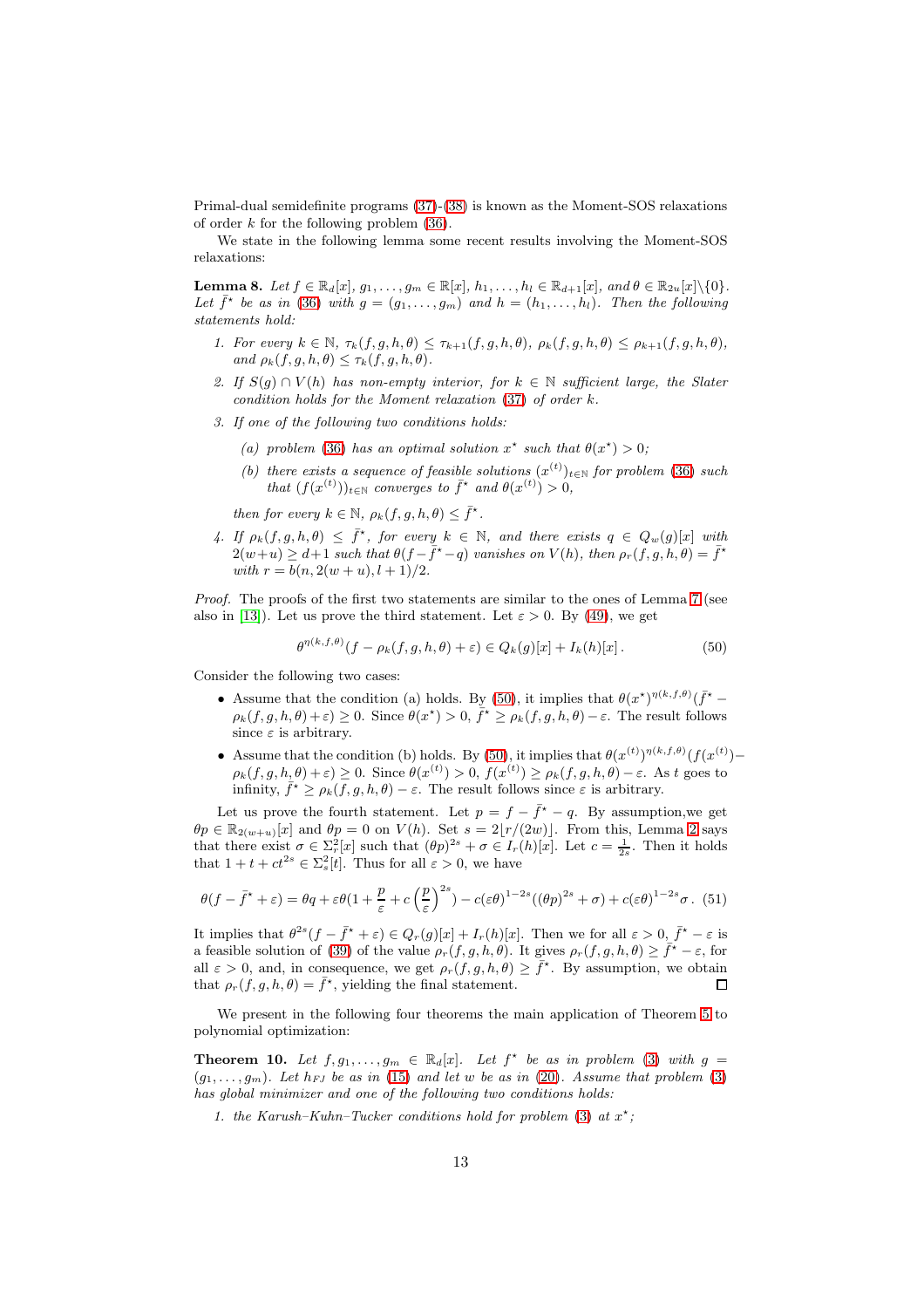2. there exists a sequence of points  $(x^{(t)}, \bar{\lambda}_{(t)}^{(t)})_{t \in \mathbb{N}}$  in  $(S(g) \times \mathbb{R}^{m+1}) \cap V(h_{FJ})$  such that  $(f(x^{(t)}))_{t \in \mathbb{N}}$  converges to  $\bar{f}^*$  and  $\lambda_0^{(t)} > 0$ ,

Set

$$
r = b(n + m + 1, 2(w + 1), m + n + 2)/2.
$$
 (52)

Then  $\rho_r(f, \Pi g, h_{FJ}, \lambda_0) = f^*$ , where  $\Pi g$  is defined as in [\(8\)](#page-3-2).

*Proof.* Since  $S(g) = S(\Pi g)$ , [\[12,](#page-20-3) Lemma 17] implies [\(44\)](#page-10-2). Note that the first condition implies that the Fritz John conditions hold for problem [\(3\)](#page-2-0) at  $x^*$  with multipliers  $\bar{\lambda}^*$ such that  $\lambda_0^* > 0$ , so that  $(x^*, \bar{\lambda}^*)$  is a global minimizer for problem [\(44\)](#page-10-2) with  $\lambda_0^* > 0$ . The second condition implies that each  $(x^{(t)}, \bar{\lambda}^{(t)})$  is a feasible solution for problem [\(44\)](#page-10-2) such that  $(f(x^{(t)}))_{t\in\mathbb{N}}$  converges to  $\bar{f}^*$  and  $\lambda_0^{(t)} > 0$ . The third statement of Lemma [8](#page-12-2) says that  $\rho_k(f, \Pi g, h_{FJ}, \lambda_0) \leq f^*$ , for every  $k \in \mathbb{N}$ . In addition, Theorem [5](#page-5-1) yields that there exists  $q \in P_w(g)[x, \bar{\lambda}] = Q_w(\Pi g)[x, \bar{\lambda}]$  such that  $\lambda_0(f - f^* - q)$ vanishes on  $V(h_{\text{FJ}})$ . Applying the final statement of Lemma [8](#page-12-2) (by replacing g, h,  $\theta$ with  $\Pi g, h_{FJ}, \lambda_0$ , we obtain the conclusion.  $\Box$ 

Remark 2. As shown by Freund in [\[7\]](#page-20-18), the Karush–Kuhn–Tucker conditions hold for problem [\(3\)](#page-2-0) at its global minimizers if one of the following conditions holds:

- 1. g can be decomposed as  $g = (g^{(1)}, g^{(2)}, -g^{(2)}), S(g^{(1)})$  has non-empty interior, and  $g_i$ ,  $j = 1, \ldots, m$ , are concave;
- 2.  $g_j$ ,  $j = 1, \ldots, m$ , are linear;
- 3. f is a pseudoconvex and  $g_j$ ,  $j = 1, \ldots, m$ , are quasiconcave (see the definitions of pseudoconvexity and quasiconcavity in [\[7\]](#page-20-18)).

Thanks to Theorem [10](#page-12-0) (as well as Theorems [12,](#page-14-0) [14,](#page-15-1) and [18](#page-19-1) stated below), we can compute exactly the optimal value  $f^*$  for problem [\(3\)](#page-2-0) by using semidefinite programming under one of the above three conditions.

## <span id="page-13-0"></span>4 Explicit degree bounds for the representation based on the Karush–Kuhn–Tucker conditions

### <span id="page-13-1"></span>4.1 The case of arbitrary multipliers

The following lemma is similar to [\[5,](#page-20-14) Lemma 3.3] but is proved by using the tools from real algebraic geometry (instead of the ones from complex algebraic geometry):

<span id="page-13-3"></span>**Lemma 9.** Let  $f, g_1, \ldots, g_m \in \mathbb{R}[x]$ . Set

<span id="page-13-2"></span>
$$
h_{KKT} := (\nabla f - \sum_{j=1}^{m} \lambda_j \nabla g_j, \lambda_1 g_1, \dots, \lambda_m g_m).
$$
 (53)

Let W be a semi-algebraically path connected component of  $V(h_{KKT})$ . Then f is constant on W.

*Proof.* Recall  $\lambda := (\lambda_1, \ldots, \lambda_m)$ . Choose two arbitrary points  $(x^{(0)}, \lambda^{(0)})$ ,  $(x^{(1)}, \lambda^{(1)})$ in W. We claim that  $f(x^{(0)}) = f(x^{(1)})$ .

It is sufficient to assume that both  $(x^{(0)}, \lambda^{(0)})$  and  $(x^{(1)}, \lambda^{(1)})$  are non-singular points. If at least one of  $(x^{(0)}, \lambda^{(0)})$  and  $(x^{(1)}, \lambda^{(1)})$  is singular, we choose arbitrarily close non-singular points to approximate  $(x^{(0)}, \lambda^{(0)})$  and  $(x^{(1)}, \lambda^{(1)})$  then we apply the continuity of f to obtain  $f(x^{(0)}) = f(x^{(1)})$ . It is due to the fact that the set of non-singular points of  $W$  is dense and open in  $W$ .

If a manifold is path-connected, the set of its non-singular points is a manifold that is also path-connected. By assumption, there exists a continuous piecewisedifferentiable path  $\phi(\tau) = (x(\tau), \lambda(\tau))$ , for  $\tau \in [0, 1]$ , lying inside W such that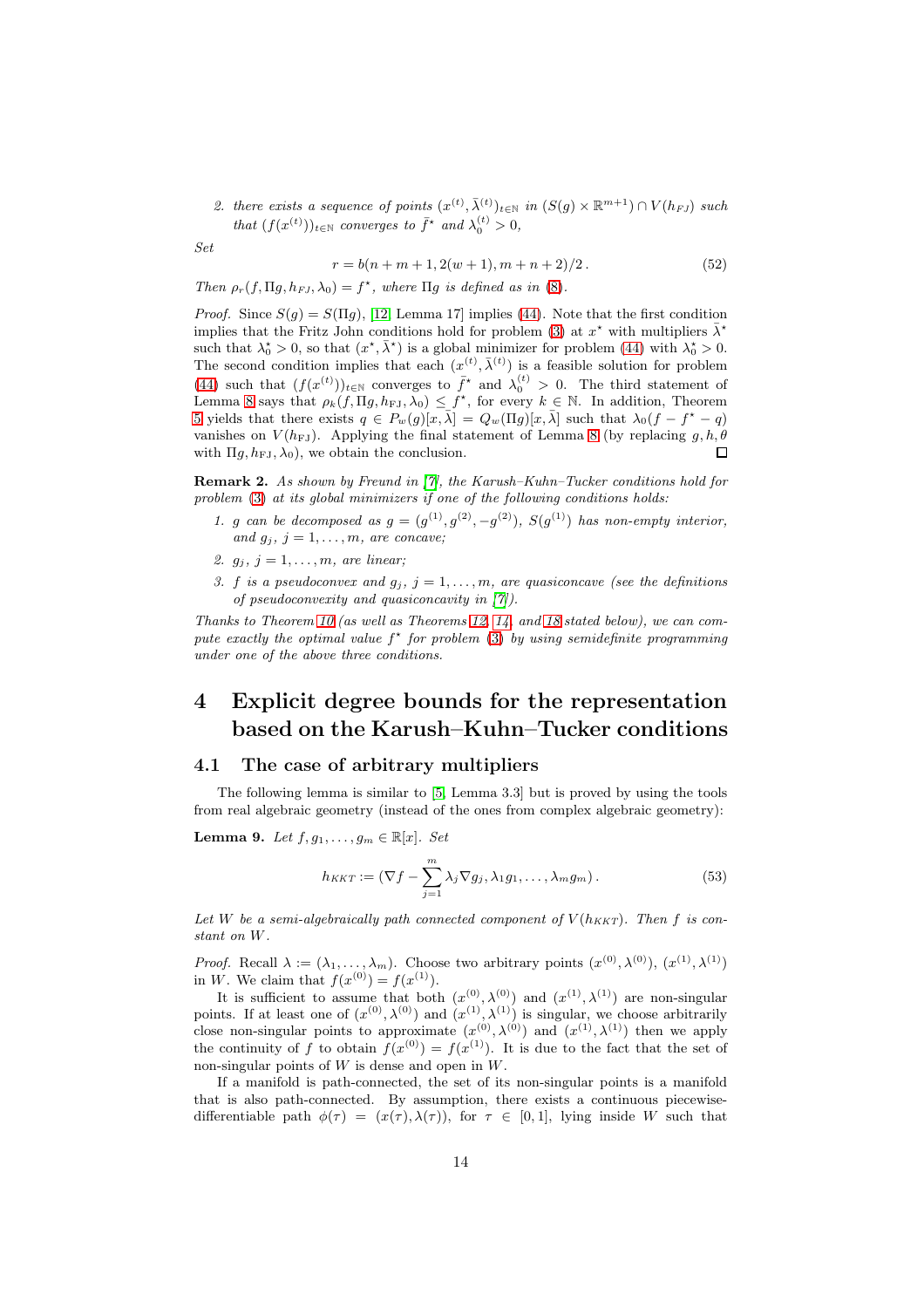$\phi(0) = (x^{(0)}, \lambda^{(0)})$  and  $\phi(1) = (x^{(1)}, \lambda^{(1)})$ . We claim that  $\tau \mapsto f(x(\tau))$  is constant on [0, 1]. The Lagrangian function

$$
L(x,\lambda) = f(x) + \sum_{j=1}^{m} \lambda_j g_j(x).
$$
 (54)

is equal to  $f(x)$  on  $V(h_{\text{KKT}})$ , which contains  $\phi([0,1])$ . Let  $\mu_i(\tau)$  be the principal square root of  $\lambda_j(\tau)$  for  $\tau \in [0,1], j = 1, \ldots, m$ . By the mean value theorem, it follows that  $f(x(0)) = f(x(1))$ . We now obtain  $f(x^{(0)}) = f(x^{(1)})$  and hence f is constant on W.  $\Box$ 

We state in the following theorem the explicit degree bound for the representation based on the Karush–Kuhn–Tucker conditions:

<span id="page-14-4"></span>**Theorem 11.** Let  $f, g_1, \ldots, g_m \in \mathbb{R}_d[x]$  with  $d \geq 1$ . Assume that f is non-negative on  $S(g)$  with  $g := (g_1, \ldots, g_m)$ . Set

$$
w := \frac{1}{2} \times b(n+m, d+1, 2m+n+1) + d \times c(n+m, d+1, n+m).
$$
 (55)

Then there exists  $q \in P_w(g)[x, \lambda]$  such that  $f - q$  vanishes on  $V(h_{KKT})$ , where  $\lambda :=$  $(\lambda_1, \ldots, \lambda_m)$  and  $h_{KKT}$  is defined as in [\(53\)](#page-13-2).

*Proof.* Using Lemma [3,](#page-6-5) we decompose  $V(h_{\text{KKT}})$  into semi-algebraically path connected components:  $Z_1, \ldots, Z_s$  with

<span id="page-14-3"></span><span id="page-14-1"></span>
$$
s \le c(n+m, d+1, n+m), \tag{56}
$$

since each entry of  $h_{KKT}$  has degree at most  $d+1 \geq 2$ . Accordingly Lemma [9](#page-13-3) shows that f is constant on each  $Z_i$ . Thus  $f(V(h_{\text{KKT}}))$  is finite. Set  $r = |f(V(h_{\text{KKT}}))|$ . From [\(56\)](#page-14-1), we get

<span id="page-14-2"></span>
$$
r \le s \le c(n+m, d+1, n+m). \tag{57}
$$

Set

$$
u := b(n+m, d+1, 2m+n+1)/2.
$$
 (58)

By using Lemma [4,](#page-6-3) there exists  $q \in P_{\epsilon}(q)[x,\lambda]$  with  $\xi = dr + u$  such that  $f - q$  vanishes on  $V(h_{\text{KKT}})$ . By [\(57\)](#page-14-2) and [\(55\)](#page-14-3),  $\xi \leq w$ , and hence  $q \in P_w(g)[x, \lambda]$ .  $\Box$ 

We apply Theorem [11](#page-14-4) for polynomial optimization as follows:

<span id="page-14-0"></span>**Theorem 12.** Let  $f, g_1, \ldots, g_m \in \mathbb{R}_d[x]$ . Let  $f^*$  be as in problem [\(3\)](#page-2-0) with  $g =$  $(g_1, \ldots, g_m)$ . Assume that problem [\(3\)](#page-2-0) has a global minimizer at which the Karush– Kuhn–Tucker conditions hold for this problem. Let  $h_{KKT}$  be as in [\(53\)](#page-13-2) and let w be as in [\(55\)](#page-14-3). Set

$$
r = b(n + m + 1, 2w, m + n + 2)/2.
$$
 (59)

Then  $\rho_r(f, \Pi g, h_{KKT}) = f^*$ , where  $\Pi g$  is defined as in [\(8\)](#page-3-2).

*Proof.* By assumption, there exists  $(x^*, \lambda^*) \in V(h_{\text{KKT}})$  such that  $x^*$  is a global mini-mizer of [\(3\)](#page-2-0). Since  $S(g) = S(\Pi g)$ , it implies that

$$
f^* := \min_{x,\bar{\lambda}} f(x)
$$
  
s.t.  $x \in S(\Pi g), (x,\lambda) \in V(h_{\text{KKT}}),$  (60)

By assumption, Theorem [11](#page-14-4) yields that there exists  $q \in P_w(g)[x, \lambda] = Q_w(\Pi g)[x, \lambda]$ such that  $f - f^* - q$  vanishes on  $V(h_{\text{KKT}})$ . Applying the sixth statement of Lemma [7](#page-9-5) (by replacing  $g$  with  $\Pi g$ ), we obtain the conclusion.  $\Box$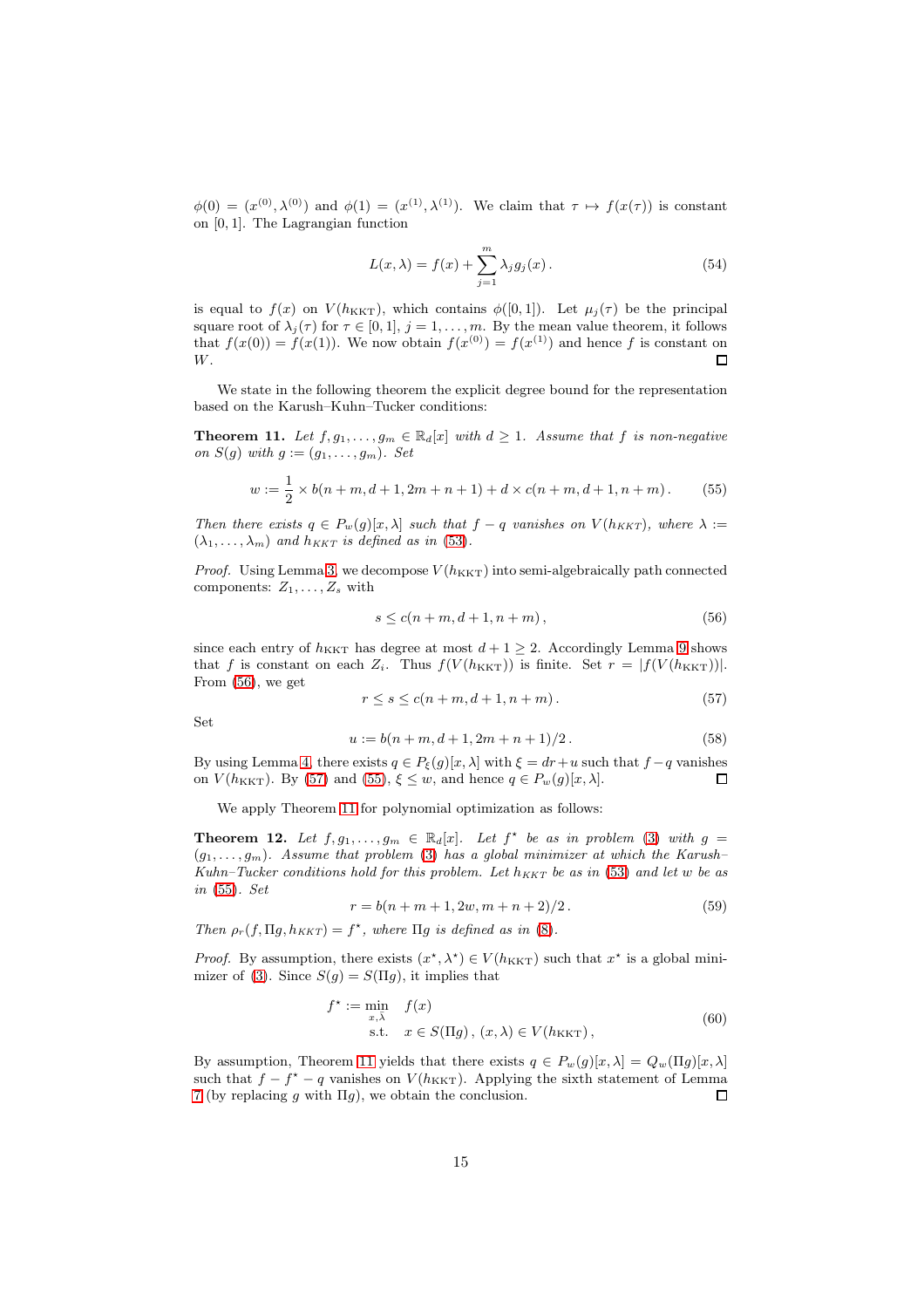### <span id="page-15-0"></span>4.2 The case of nonnegative multipliers

The same proof as the one of Lemma [9](#page-13-3) works for the following lemma:

<span id="page-15-3"></span>Lemma 10. Let  $f, g_1, \ldots, g_m \in \mathbb{R}[x]$ . Set

<span id="page-15-2"></span>
$$
h_{KKT}^+ := (\nabla f - \sum_{j=1}^m \lambda_j^2 \nabla g_j, \lambda_1^2 g_1, \dots, \lambda_m^2 g_m).
$$
 (61)

Let W be a semi-algebraically path connected component of  $V(h_{KKT}^+)$ . Then f is constant on W.

We state in the following theorem the explicit degree bound for the representation based on the Karush–Kuhn–Tucker conditions:

<span id="page-15-6"></span>**Theorem 13.** Let  $f, g_1, \ldots, g_m \in \mathbb{R}_d[x]$  with  $d \in \mathbb{N}$ . Assume that f is non-negative on  $S(g)$  with  $g := (g_1, \ldots, g_m)$ . Set

<span id="page-15-5"></span>
$$
w := \frac{1}{2} \times b(n+m, d+1, 2m+n+1) + d \times c(n+m, d+2, n+m).
$$
 (62)

Then there exists  $q \in P_w(g)[x, \lambda]$  such that  $f - q$  vanishes on  $V(h_{KKT}^+)$ , where  $\lambda :=$  $(\lambda_1, \ldots, \lambda_m)$  and  $h_{KKT}$  is defined as in [\(61\)](#page-15-2).

*Proof.* Using Lemma [3,](#page-6-5) we decompose  $V(h_{\text{KKT}}^+)$  into semi-algebraically path connected components:  $Z_1, \ldots, Z_s$  with

$$
s \le c(n+m, d+2, n+m), \tag{63}
$$

since each entry of  $h_{\text{KKT}}^+$  has degree at most  $d+2\geq 2$ . Accordingly Lemma [10](#page-15-3) shows that f is constant on each  $Z_i$ . Thus  $f(V(h_{\text{KKT}}^+))$  is finite. Set  $r = |f(V(h_{\text{KKT}}^+))|$ . From [\(56\)](#page-14-1), we get

<span id="page-15-4"></span>
$$
r \le s \le c(n+m, d+2, n+m). \tag{64}
$$

Set

$$
u := b(n+m, d+1, 2m+n+1)/2.
$$
 (65)

By using Lemma [4,](#page-6-3) there exists  $q \in P_{\xi}(g)[x,\lambda]$  with  $\xi = dr + u$  such that  $f - q$  vanishes on  $V(h_{\text{KKT}}^+)$ . By [\(64\)](#page-15-4) and [\(62\)](#page-15-5),  $\xi \leq w$ , and hence  $q \in P_w(g)[x, \lambda]$ . П

We apply Theorem [13](#page-15-6) for polynomial optimization as follows:

<span id="page-15-1"></span>**Theorem 14.** Let  $f, g_1, \ldots, g_m \in \mathbb{R}_d[x]$ . Let  $f^*$  be as in problem [\(3\)](#page-2-0) with  $g =$  $(g_1, \ldots, g_m)$ . Assume that problem [\(3\)](#page-2-0) has a global minimizer at which the Karush– Kuhn–Tucker conditions hold for this problem. Let  $h_{KKT}^+$  be as in [\(61\)](#page-15-2) and let w be as in [\(62\)](#page-15-5). Set

$$
r = b(n + m + 1, 2w, m + n + 2)/2.
$$
 (66)

Then  $\rho_r(f, \Pi g, h_{KKT}^+) = f^*$ , where  $\Pi g$  is defined as in [\(8\)](#page-3-2).

*Proof.* By assumption, there exists  $(x^*, \lambda^*) \in V(h_{\text{KKT}}^+)$  such that  $x^*$  is a global mini-mizer of [\(3\)](#page-2-0). Since  $S(g) = S(\Pi g)$ , it implies that

$$
f^* := \min_{x,\bar{\lambda}} f(x)
$$
  
s.t.  $x \in S(\Pi g), (x,\lambda) \in V(h_{\text{KKT}}^+),$  (67)

By assumption, Theorem [13](#page-15-6) yields that there exists  $q \in P_w(g)[x, \lambda] = Q_w(\Pi g)[x, \lambda]$ such that  $f - f^* - q$  vanishes on  $V(h_{\text{KKT}}^+)$ . Applying the sixth statement of Lemma [7](#page-9-5) (by replacing g with  $\Pi$ g), we obtain the conclusion.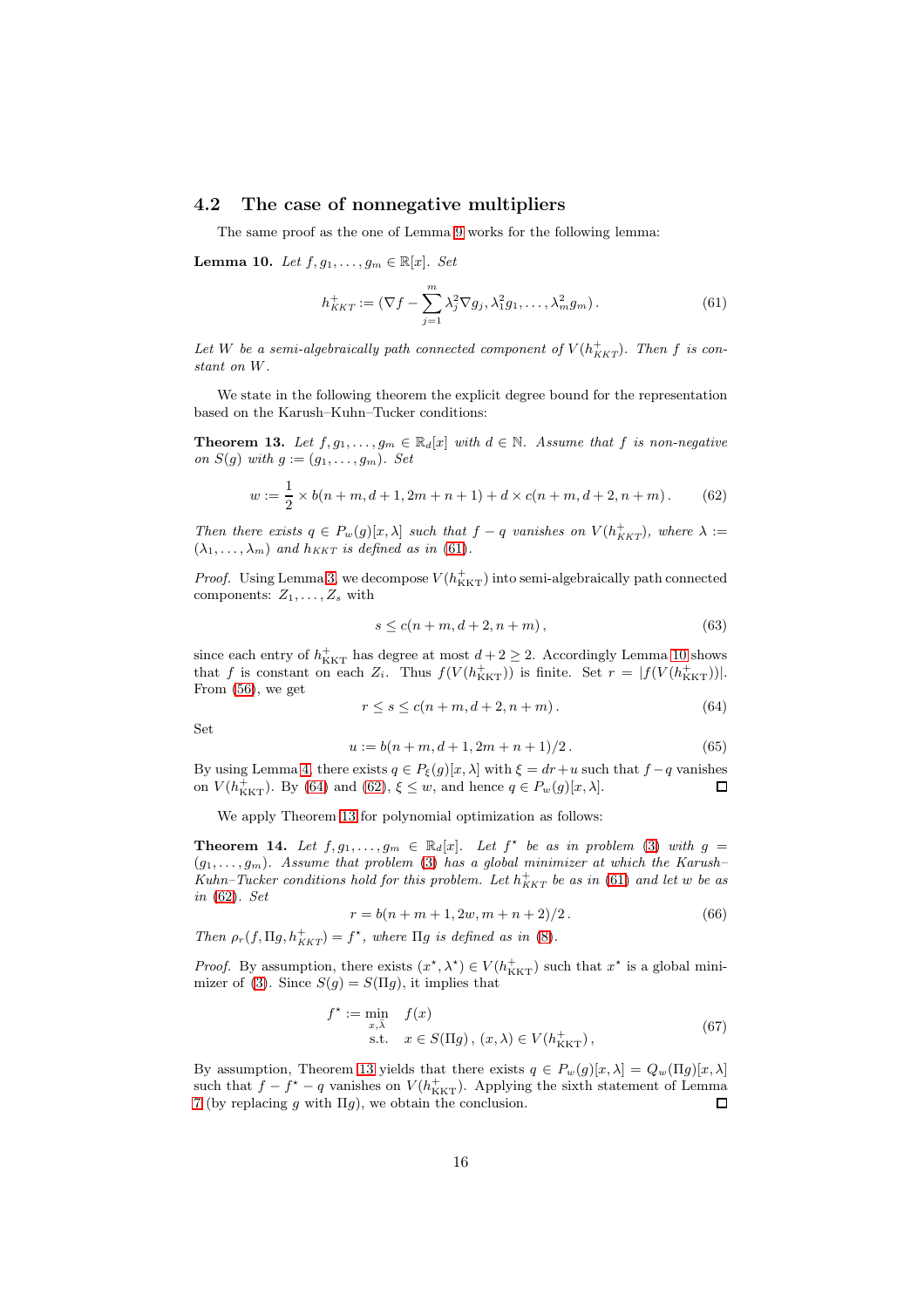## <span id="page-16-0"></span>5 Implicit degree bounds for the representations involving quadratic modules

Let  $\|\cdot\|$  denote the max norm of a polynomial on  $[-1, 1]^n$ . We recall in the following lemma the degree bound for Putinar's Positivstellensatz by Baldi and Mourain in [\[2\]](#page-20-7):

<span id="page-16-2"></span>**Lemma 11.** Let  $f, g_1, \ldots, g_m \in \mathbb{R}[x]$ . Assume that f is positive on  $S(g)$  with  $g :=$  $(g_1, \ldots, g_m)$  and the following conditions:

- 1.  $1-x_1^2-\cdots-x_n^2 \in Q_d(g)[x]$  for some  $d \in \mathbb{N}$ ;
- 2.  $||g_i|| \leq \frac{1}{2}$ ,  $i = 1, ..., m$ .

Let  $f^*$  be as in [\(3\)](#page-2-0). Then there exist positive reals  $\gamma(n, g)$  and  $L(n, g)$  depending only on n and g such that  $f \in Q_r(g)[x]$  if

<span id="page-16-1"></span>
$$
r \ge \gamma(n,g) \deg(f)^{3.5nL(n,g)} \left(\frac{\|f\|}{f^\star}\right)^{2.5nL(n,g)}.
$$
\n(68)

We denote by  $v(n, f, g)$  the ceiling of the right hand side of [\(68\)](#page-16-1). Given  $p \in \mathbb{R}[x]$ with  $\xi = \lceil \deg(p)/2 \rceil$ , let  $\tilde{p} := x_0^{2\xi} p(\frac{x}{x_0 \sqrt{2}}) \in \mathbb{R}[\bar{x}]$ , where  $\bar{x} := (x_0, x)$ . The following lemma is a consequence of Lemmas  $1^{\circ}$  and [1](#page-6-2)1:

<span id="page-16-3"></span>**Lemma 12.** Let  $g_1, \ldots, g_m \in \mathbb{R}_d[x]$ . Assume that the following conditions hold:

- 1.  $\|\tilde{g}_i\| \leq \frac{1}{2}, i = 1, \ldots, m, g_m := \frac{1}{2} x_1^2 \cdots x_n^2;$
- 2.  $S(g) = \emptyset$  with  $g := (g_1, ..., g_m)$ .

Then there exists a positive real u depending on n and g such that  $-1 \in Q_u(g)[x]$ .

Denote by  $u(n, d, g)$  the parameter u in Lemma [12.](#page-16-3)

Proof. Set  $\eta = b(n, d, m + 1)/2$  $\eta = b(n, d, m + 1)/2$  $\eta = b(n, d, m + 1)/2$ . Since  $S(g) = \emptyset$ , Lemma 1 yields that there exists  $\sigma_{\alpha} \in \Sigma^2[x]$  such that  $\deg(\sigma_{\alpha} g^{\alpha}) \leq 2\eta$  and

<span id="page-16-5"></span><span id="page-16-4"></span>
$$
-1 = \sum_{\alpha \in \{0,1\}^n} \sigma_{\alpha} g^{\alpha}.
$$
 (69)

We have  $\tilde{g}_m = \frac{1}{2}x_0^2 - x_1^2 - \cdots - x_n^2$ . Let  $\eta_j = \lceil \deg(g_j)/2 \rceil$ . From [\(69\)](#page-16-4), we get

$$
-x_0^{2\eta} = \sum_{\alpha \in \{0,1\}^n} \psi_\alpha \tilde{g}^\alpha ,\qquad(70)
$$

where  $\psi_{\alpha} = x_0^{2(\eta - \eta_j)} \sigma_{\alpha}(\frac{x}{x_0 \sqrt{2}}) \in \Sigma^2[\bar{x}]$  and  $\tilde{g} = (\tilde{g}_1, \dots, \tilde{g}_m)$ . Denote by  $w \in \mathbb{R}[\bar{x}]$  the polynomial on the right hand side of [\(70\)](#page-16-5). Then w is non-negative on  $S(\tilde{g}, \frac{1}{2} - x_0^2)$ . Since  $0 \in S(\tilde{g}, \frac{1}{2} - x_0^2)$ , we get  $S(\tilde{g}, \frac{1}{2} - x_0^2) \neq \emptyset$ . On the other hand we have

$$
1 - x_0^2 - \dots - x_n^2 = \left(\frac{1}{2} - x_0^2\right) + \tilde{g}_m \in Q(\tilde{g}, \frac{1}{2} - x_0^2)[\bar{x}].\tag{71}
$$

Applying Lemma [11,](#page-16-2) we obtain  $u = v(n, w + \frac{1}{2n+1}, (\tilde{g}, \frac{1}{2} - x_0^2))$  such that

$$
-x_0^{2\eta} + \frac{1}{2^{\eta+1}} = w + \frac{1}{2^{\eta+1}} \in Q_u(\tilde{g}, \frac{1}{2} - x_0^2)[\bar{x}].
$$
 (72)

Letting  $x_0 = \frac{1}{\sqrt{2}}$  implies that  $-\frac{1}{2^{n+1}} \in Q_u(g)[x]$ , yielding the result.  $\Box$ 

The following lemma is a direct consequence of Lemma [12:](#page-16-3)

<span id="page-16-6"></span>**Lemma 13.** Let  $g_1, \ldots, g_m \in \mathbb{R}_d[x]$  and  $h_1, \ldots, h_l \in \mathbb{R}_{d+1}[x]$ . Assume that the following conditions hold: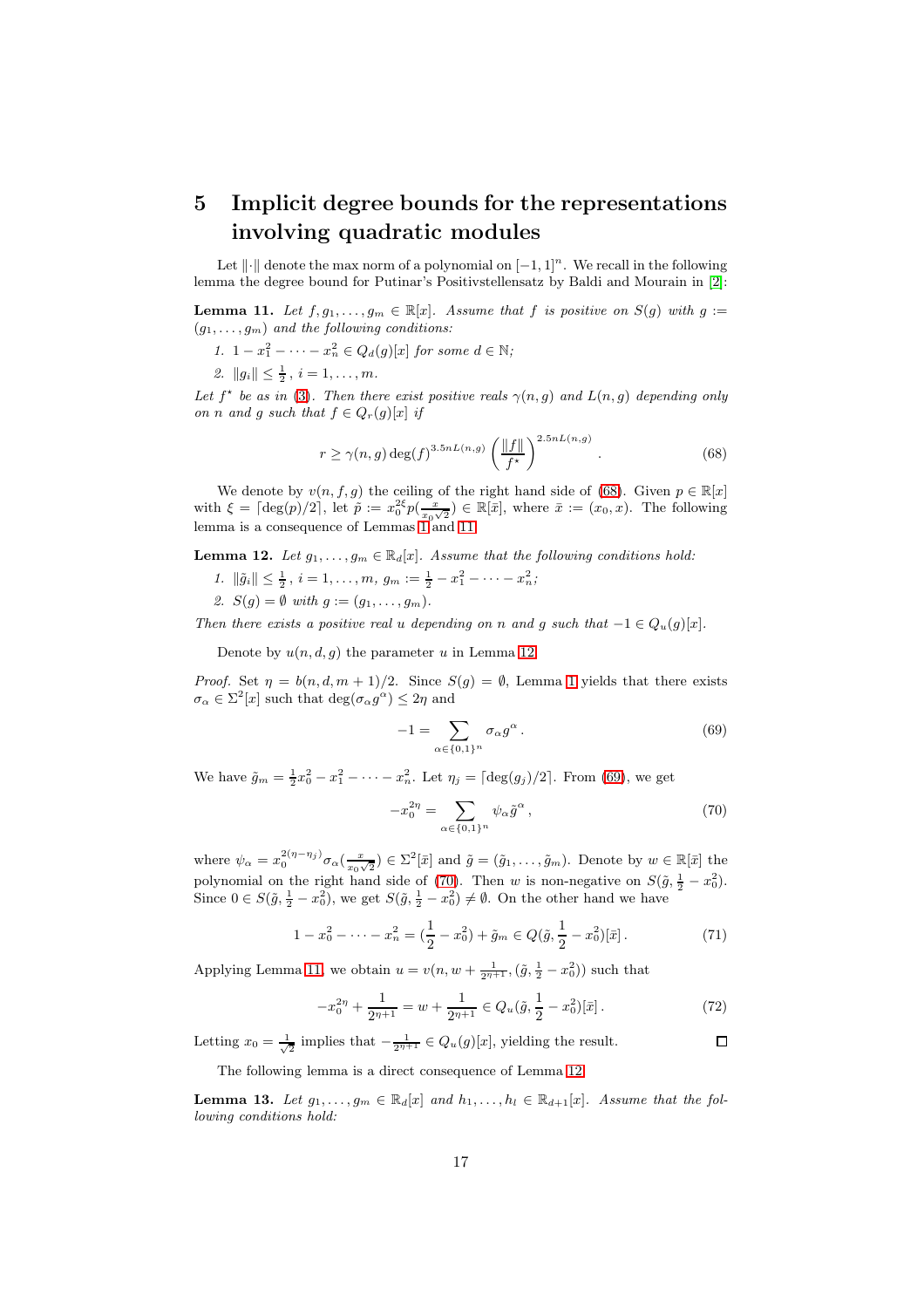1.  $\|\tilde{g}_i\| \leq \frac{1}{2}, i = 1, \ldots, m, g_m := \frac{1}{2} - x_1^2 - \cdots - x_n^2;$ 

2.  $S(g) \cap V(h) = \emptyset$  with  $g := (g_1, \ldots, g_m)$  and  $h := (h_1, \ldots, h_l)$ . Set  $h_{\text{max}} := \max_{j=1,\dots,l} ||\tilde{h}_j||$ . Then there exists a positive real

$$
w = u(n, d+1, (g, \frac{h}{2h_{\max}}, -\frac{h}{2h_{\max}}))
$$
\n(73)

depending on n and g such that  $-1 \in Q_w(g)[x]$ .

Denote by  $w(n, d, g, h)$  the parameter w in Lemma [13.](#page-16-6)

### <span id="page-17-0"></span>5.1 The case without denominators

<span id="page-17-2"></span>**Lemma 14.** Let  $f, g_1, \ldots, g_m \in \mathbb{R}_d[x]$  and  $h_1, \ldots, h_l \in \mathbb{R}_{d+1}[x]$ . Assume that the following conditions hold:

- 1.  $\|\tilde{g}_i\| \leq \frac{1}{2}, i = 1, \ldots, m, g_m := \frac{1}{2} x_1^2 \cdots x_n^2;$
- 2. f is non-negative on  $S(q)$  with  $q = (q_1, \ldots, q_m);$
- 3.  $f(V(h))$  is finite with  $h = (h_1, \ldots, h_l)$ .

Set  $r := |f(V(h))|$  and

<span id="page-17-3"></span>
$$
u := \max_{t \in f(V(h))} w(n, d, g, (h, f - t)).
$$
\n(74)

Then there exist  $q \in Q_t(q)[x, \bar{\lambda}]$  with  $t = dr + u$  such that  $f - q$  vanishes on  $V(h)$ .

Denote by  $t(n, d, r, f, g, h)$  the parameter t in Lemma [14.](#page-17-2) Note that it holds that

$$
t(n, d, r, f, g, h) \le t(n, d, r', f, g, h) \text{ if } r \le r'.
$$
 (75)

*Proof.* By assumption, we get  $f(V(h)) = \{t_1, \ldots, t_r\} \subset \mathbb{R}$ , where  $t_i \neq t_j$  if  $i \neq j$ . For  $j = 1, \ldots, r$ , let  $W_j := V(h, f - t_j)$ . Then  $W_j$  is a real variety generated by  $l + 1$ polynomials in  $\mathbb{R}_{d+1}[x]$ . It is clear that  $f(W_j) = \{t_j\}.$ 

Let  $p_j \in \mathbb{R}[x], j = 1, \ldots, r$ , as in [\(22\)](#page-6-4). It is easy to check that  $p_j(W_i) = \{\delta_{ji}\}\$ and  $\deg(p_i) \leq d(r-1)$ . Without loss of generality, we assume that there is  $s \in$  $\{0, 1, \ldots, r-1\}$  such that  $W_j \cap S(g) = \emptyset$ , for  $j = 1, \ldots, s$ , and  $W_i \cap S(g) \neq \emptyset$ , for  $i = s + 1, \ldots, r$ .

Let  $j \in \{1, \ldots, s\}$ . Since  $W_j \cap S(g) = \emptyset$ , Theorem [12](#page-16-3) says that  $-1 \in Q_u(g)[x]$  +  $I_u(h, f - t_j)[x]$ . It implies that there exists  $v_j \in Q_u(g)[x]$  such that  $-1 = v_j$  on  $W_j$ . We have  $f = s_1 - s_2$  for the SOS polynomials  $s_1 = (f + \frac{1}{2})^2$  and  $s_2 = f^2 + \frac{1}{4}$ . It implies that  $f = s_1 + v_j s_2$  on  $W_j$ . Let  $q_j = s_1 + v_j s_2 \in Q_{u+i}(g)[x, \bar{\lambda}]$ .

Since  $f \geq 0$  on  $S(g)$ , it holds that  $f = t_i \geq 0$  on  $W_i$ , for  $i = s + 1, \ldots, r$ . Now letting q as in [\(23\)](#page-7-1), we obtain  $q \in Q_t(g)[x]$ , and hence  $f - q$  vanishes on  $V(h) =$  $W_1 \cup \cdots \cup W_r$ .  $\Box$ 

The implicit degree bound for the representation without denominators associated with quadratic module in [\[12,](#page-20-3) Theorem 1] is stated in the following theorem:

<span id="page-17-1"></span>**Theorem 15.** Let  $f, g_1, \ldots, g_m \in \mathbb{R}_d[x]$  with  $d \geq 1$ . Assume that the following conditions hold:

1.  $\|\tilde{g}_i\| \leq \frac{1}{2}, i = 1, \ldots, m \text{ and } g_m := \frac{1}{2} - x_1^2 - \cdots - x_n^2;$ 

2. f is non-negative on  $S(g)$  with  $g := (g_1, \ldots, g_m)$  and  $f(C(g))$  is finite.

<span id="page-17-4"></span>Set

$$
\omega := t(n, d, c(n+m+1, d+1, n+m+1), f, g, h_{FJ}).
$$
\n(76)

Then there exists  $q \in Q_{\omega}(g)[x,\bar{\lambda}]$  such that  $f - q$  vanishes on  $V(h_{FJ})$ , where  $\bar{\lambda} :=$  $(\lambda_0, \ldots, \lambda_m)$  and  $h_{FJ}$  is defined as in [\(15\)](#page-4-0).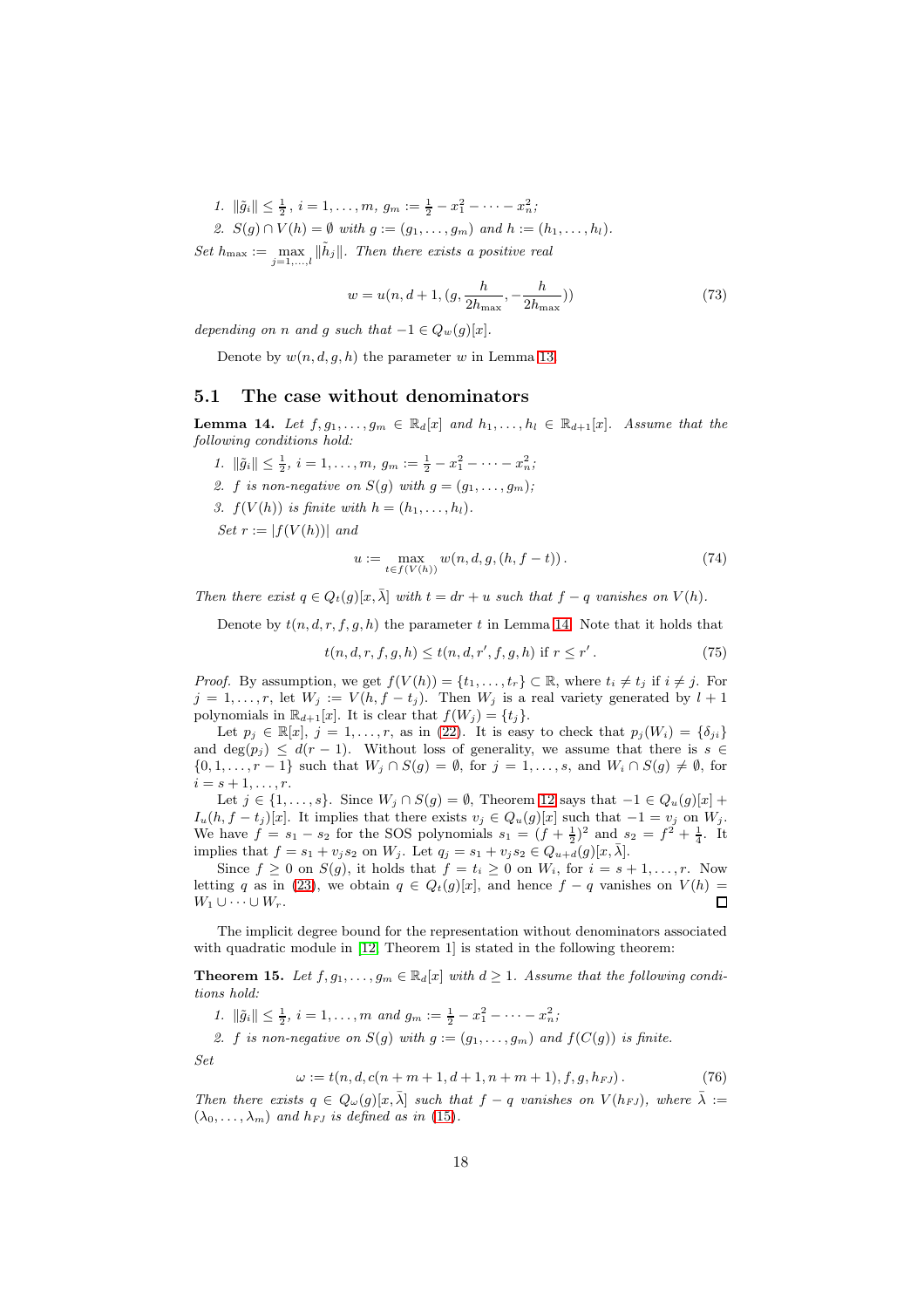*Proof.* Using Lemma [3,](#page-6-5) we decompose  $V(h_F)$  into semi-algebraically path connected components:  $Z_1, \ldots, Z_s$  with s satisfying [\(25\)](#page-7-2) (since each entry of  $h_{FJ}$  has degree at most  $d + 1 \ge 2$ ). Accordingly, [\[12,](#page-20-3) Lemma 13] says that f is constant on each  $Z_i$ . Thus  $f(V(h<sub>FJ</sub>))$  is finite. Set  $r = |f(V(h<sub>FJ</sub>))|$ . Then we get the inequality [\(26\)](#page-7-3). By using Lemma [14,](#page-17-2) there exist  $q \in Q_{\xi}(g)[x,\overline{\lambda}]$  with  $\xi = t(n,d,r,f,g,h_{FJ})$  such that  $f - q$ vanishes on  $V(h_{\text{FJ}})$ . By [\(26\)](#page-7-3), [\(75\)](#page-17-3) and [\(76\)](#page-17-4),  $\xi \leq \omega$ , and hence  $q \in Q_{\omega}(g)[x,\overline{\lambda}]$ . This completes the proof.  $\Box$ 

We apply Theorem [15](#page-17-1) for polynomial optimization as follows:

<span id="page-18-1"></span>**Theorem 16.** Let  $f, g_1, \ldots, g_m \in \mathbb{R}_d[x]$  with  $d \geq 1$ . Let  $f^*$  be as in problem [\(3\)](#page-2-0) with  $g = (g_1, \ldots, g_m)$ . Assume that the following conditions hold:

- 1.  $\|\tilde{g}_i\| \leq \frac{1}{2}, i = 1, ..., m$  and  $g_m := \frac{1}{2} x_1^2 \cdots x_n^2$ ;
- 2. problem [\(3\)](#page-2-0) has a global minimizer and  $f(C(q))$  is finite.

Let  $h_{FI}$  be as in [\(15\)](#page-4-0) and let  $\omega$  be as in [\(76\)](#page-17-4). Set

$$
r = b(n + m + 1, 2\omega, m + n + 2)/2.
$$
 (77)

Then  $\rho_r(f, g, h_{FJ}) = f^*$ .

Proof. Note that [\[12,](#page-20-3) Lemma 17] implies [\(45\)](#page-11-5). By assumption, Theorem [15](#page-17-1) yields that there exists  $q \in Q_{\omega}(g)[x, \bar{\lambda}]$  such that  $f - f^* - q$  vanishes on  $V(h_{FJ})$ . Applying the sixth statement of Lemma [7,](#page-9-5) we obtain the conclusion.  $\Box$ 

**Remark 3.** The degree bound  $\omega$  in Theorem [15](#page-17-1) is not so interesting and so is the order r in Theorem [16.](#page-18-1) This is due to the fact the bound  $\omega$  in Theorem [15](#page-17-1) depends on all information of  $f, g_j$ . Contrary to this, the degree bound w in Theorem [1](#page-3-0) only depends on n, which is the number of variables, m, which is the number of polynomial inequalities  $g_i$ , and d, which is upper bound on the degree of  $f, g_i$ . We conclude similarly to other representations without denominators involving quadratic modules in [\[12\]](#page-20-3).

### <span id="page-18-0"></span>5.2 The case with denominators

<span id="page-18-2"></span>**Lemma 15.** Let  $f, g_1, \ldots, g_m \in \mathbb{R}_d[x]$  and  $h_1, \ldots, h_l \in \mathbb{R}_{d+1}[x]$ . Assume that the following conditions hold:

- 1.  $\|\tilde{g}_i\| \leq \frac{1}{2}, i = 1, \ldots, m, g_m := \frac{1}{2} x_1^2 \cdots x_n^2;$
- 2. f is non-negative on  $S(g)$  with  $g = (g_1, \ldots, g_m)$ ;
- 3.  $f(V(h)\backslash A)$  is finite with  $h=(h_1,\ldots,h_l)$  and  $A\subset\mathbb{R}^n$ .

Set  $r := |f(V(h)\backslash A)|$  and

<span id="page-18-3"></span>
$$
u := \max_{t \in f(V(h) \setminus A)} w(n, d, g, (h, f - t)). \tag{78}
$$

Then there exist  $q \in Q_t(q)[x, \bar{\lambda}]$  with  $t = dr + u$  such that  $f - q$  vanishes on  $V(h)\backslash A$ .

Denote by  $t'(n, d, r, f, g, h)$  the parameter t in Lemma [15.](#page-18-2) Note that it holds that

$$
t'(n, d, r, f, g, h) \le t'(n, d, r', f, g, h) \text{ if } r \le r'.
$$
 (79)

*Proof.* By assumption, we get  $f(V(h)\backslash A) = \{t_1, \ldots, t_r\} \subset \mathbb{R}$ , where  $t_i \neq t_j$  if  $i \neq j$ . We now handle in much the same way as the proof of Lemma [14](#page-17-2) to get  $q \in Q_t(g)[x]$ , and hence  $f - q$  vanishes on  $V(h) \backslash A \subset W_1 \cup \cdots \cup W_r$ .  $\Box$ 

The implicit degree bound for the representation with denominator associated with quadratic module in [\[12,](#page-20-3) Theorem 9] is stated in the following theorem: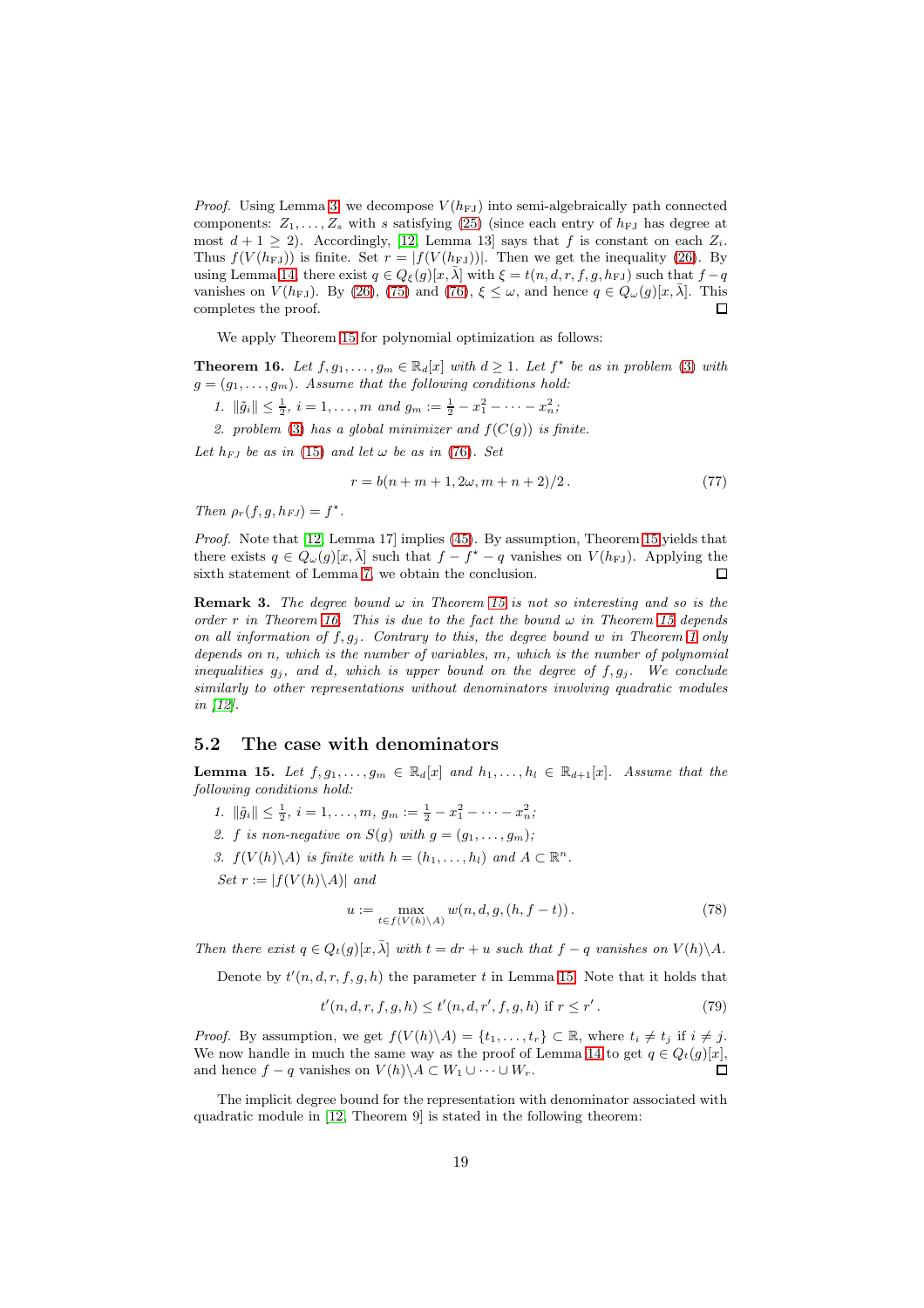<span id="page-19-0"></span>**Theorem 17.** Let  $f, g_1, \ldots, g_m \in \mathbb{R}_d[x]$  with  $d \geq 1$ . Assume that the following conditions hold:

1.  $\|\tilde{g}_i\| \leq \frac{1}{2}, i = 1, \ldots, m \text{ and } g_m := \frac{1}{2} - x_1^2 - \cdots - x_n^2;$ 

<span id="page-19-2"></span>2. f is non-negative on  $S(q)$  with  $q := (q_1, \ldots, q_m)$ .

Set

$$
\omega := t'(n, d, 2 \times c(n+m+1, d+1, n+m+1), f, g, h_{FJ}).
$$
\n(80)

Then there exists  $q \in Q_{\omega}(q)[x,\overline{\lambda}]$  such that  $\lambda_0(f-q)$  vanishes on  $V(h_{FJ})$ , where  $\bar{\lambda} := (\lambda_0, \ldots, \lambda_m)$  and  $h_{FJ}$  is defined as in [\(15\)](#page-4-0).

*Proof.* Using Lemma [3,](#page-6-5) we decompose  $V(h_{FJ})\setminus\{\lambda_0=0\}$  into semi-algebraically path connected components:  $Z_1, \ldots, Z_s$  with s satisfying [\(30\)](#page-8-3) (since each entry of  $h_{FJ}$  has degree at most  $d + 1 \geq 2$ ). Accordingly, [\[12,](#page-20-3) Lemma 24] says that f is constant on each  $Z_i$ . Thus  $f(V(h_{FJ})\setminus {\lambda_0 = 0}$  is finite. Set  $r = |f(V(h_{FJ})\setminus {\lambda_0 = 0}|)$ . Then we get the inequality [\(32\)](#page-8-2). By using Lemma [15,](#page-18-2) there exist  $q \in Q_{\xi}(g)[x,\overline{\lambda}]$  with  $\xi = t'(n, d, r, f, g, h_{FJ})$  such that  $f - q$  vanishes on  $V(h_{FJ})\backslash {\lambda_0 = 0}$ . It implies that  $\lambda_0(f-q)$  vanishes on  $V(h_{FJ})$ . By [\(32\)](#page-8-2), [\(79\)](#page-18-3) and [\(80\)](#page-19-2),  $\xi \leq \omega$ , and hence  $q \in Q_{\omega}(g)[x, \bar{\lambda}]$ . This completes the proof.  $\Box$ 

We apply Theorem [17](#page-19-0) for polynomial optimization as follows:

<span id="page-19-1"></span>**Theorem 18.** Let  $f, g_1, \ldots, g_m \in \mathbb{R}_d[x]$  with  $d \geq 1$ . Let  $f^*$  be as in problem [\(3\)](#page-2-0) with  $g = (g_1, \ldots, g_m)$ . Assume that the following conditions hold:

- 1.  $\|\tilde{g}_i\| \leq \frac{1}{2}, i = 1, ..., m$  and  $g_m := \frac{1}{2} x_1^2 \cdots x_n^2$ ;
- 2. problem [\(3\)](#page-2-0) has a global minimizer  $x^*$ .

Let  $h_{FJ}$  be as in [\(15\)](#page-4-0) and let  $\omega$  be as in [\(80\)](#page-19-2). Assume that one of the following two conditions holds:

- 1. the Karush-Kuhn-Tucker conditions hold for problem [\(3\)](#page-2-0) at  $x^*$ ;
- 2. there exists a sequence of points  $(x^{(t)}, \bar{\lambda}_{(t)}^{(t)})_{t \in \mathbb{N}}$  in  $(S(g) \times \mathbb{R}^{m+1}) \cap V(h_{FJ})$  such that  $(f(x^{(t)}))_{t \in \mathbb{N}}$  converges to  $\bar{f}^*$  and  $\lambda_0^{(t)} > 0$ ,

Set

$$
r = b(n + m + 1, 2(\omega + 1), m + n + 2)/2.
$$
 (81)

Then  $\rho_r(f, g, h_{FJ}, \lambda_0) = f^*$ .

Proof. Note that [\[12,](#page-20-3) Lemma 17] implies [\(45\)](#page-11-5). Note that the first condition implies that the Fritz John conditions hold for problem [\(3\)](#page-2-0) at  $x^*$  with multipliers  $\bar{\lambda}^*$  such that  $\lambda_0^* > 0$ , so that  $(x^*, \bar{\lambda}^*)$  is a global minimizer for problem [\(45\)](#page-11-5) with  $\lambda_0^* > 0$ . The second condition implies that each  $(x^{(t)}, \bar{\lambda}^{(t)})$  is a feasible solution for problem [\(45\)](#page-11-5) such that  $(f(x^{(t)}))_{t\in\mathbb{N}}$  converges to  $\bar{f}^*$  and  $\lambda_0^{(t)} > 0$ . The third statement of Lemma [8](#page-12-2) says that  $\rho_k(f, g, h_{FJ}, \lambda_0) \leq f^*$ , for every  $k \in \mathbb{N}$ . In addition, Theorem [17](#page-19-0) yields that there exists  $q \in Q_\omega(\Pi g)[x, \bar{\lambda}]$  such that  $\lambda_0(f - f^* - q)$  vanishes on  $V(h_{FJ})$ . Applying the final statement of Lemma [8](#page-12-2) (by replacing  $h, \theta$  with  $h_{FJ}, \lambda_0$ ), we obtain the conclusion.  $\Box$ 

Remark 4. Although they need the same assumption that the Karush–Kuhn–Tucker conditions hold at some global minimizer, the semidefinite relaxations in Theorem [18](#page-19-1) have better complexity than the ones in Theorem [14.](#page-15-1) It is due to the fact that it does not requires an exponential number of matrix variables in each semidefinite relaxation.

Acknowledgements. The author was supported by the MESRI funding from ED-MITT.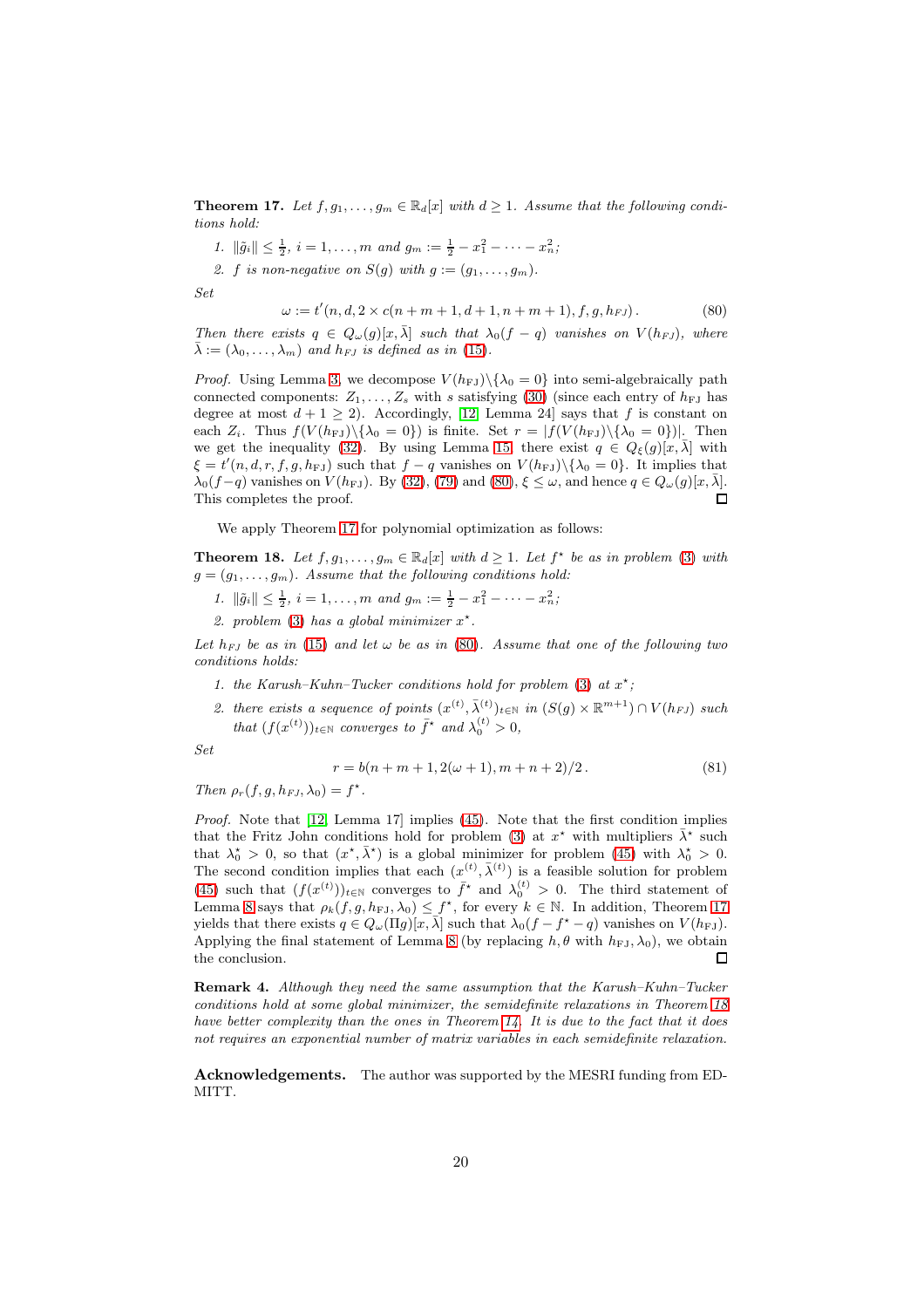## <span id="page-20-0"></span>References

- <span id="page-20-7"></span>[1] E. Artin. Über die zerlegung definiter funktionen in quadrate. Abhandlungen aus dem mathematischen Seminar der Universität Hamburg, 5(1):100–115, 1927.
- [2] L. Baldi and B. Mourrain. On Moment Approximation and the Effective Putinar's Positivstellensatz. arXiv preprint arXiv:2111.11258, 2021.
- <span id="page-20-16"></span><span id="page-20-4"></span>[3] S. Boyd and L. Vandenberghe. Convex optimization. Cambridge university press, 2004.
- <span id="page-20-14"></span>[4] M. Coste. An introduction to semialgebraic geometry, 2000.
- [5] J. Demmel, J. Nie, and V. Powers. Representations of positive polynomials on noncompact semialgebraic sets via KKT ideals. Journal of pure and applied algebra, 209(1):189–200, 2007.
- <span id="page-20-9"></span>[6] K. Fang and H. Fawzi. The sum-of-squares hierarchy on the sphere and applications in quantum information theory. Mathematical Programming, pages 1–30, 2020.
- <span id="page-20-18"></span>[7] R. M. Freund. Optimality conditions for constrained optimization problems. Massachusetts Institute of Technology (available at: *http:// s3. amazonaws.com/ mitsloan-php/ wp-faculty/ sites/ 30/ 2016/ 12/ 15031343/ Optimality-Condit<sup>,</sup>* 2016.
- <span id="page-20-1"></span>[8] J.-L. Krivine. Anneaux préordonnés. Journal d'analyse mathématique, 12(1):307– 326, 1964.
- <span id="page-20-5"></span>[9] J. B. Lasserre. Global optimization with polynomials and the problem of moments. SIAM Journal on optimization, 11(3):796–817, 2001.
- <span id="page-20-8"></span>[10] M. Laurent and L. Slot. An effective version of Schmüdgen's Positivstellensatz for the hypercube. arXiv preprint arXiv:2109.09528, 2021.
- <span id="page-20-2"></span>[11] H. Lombardi, D. Perrucci, and M.-F. Roy. An elementary recursive bound for effective Positivstellensatz and Hilbert's 17th problem, volume 263. American mathematical society, 2020.
- <span id="page-20-3"></span>[12] N. H. A. Mai. Exact polynomial optimization strengthened with Fritz John conditions. arXiv preprint arXiv:2205.04254, 2022.
- <span id="page-20-17"></span>[13] N. H. A. Mai, J.-B. Lasserre, and V. Magron. Positivity certificates and polynomial optimization on non-compact semialgebraic sets. Mathematical Programming, pages 1–43, 2021.
- <span id="page-20-10"></span>[14] M. Marshall. Representations of non-negative polynomials having finitely many zeros. In Annales de la Faculté des sciences de Toulouse: Mathématiques, volume 15, pages 599–609, 2006.
- <span id="page-20-11"></span>[15] M. Marshall. Representations of non-negative polynomials, degree bounds and applications to optimization. *Canadian Journal of Mathematics*,  $61(1):205-221$ , 2009.
- <span id="page-20-15"></span>[16] J. Nie. An exact Jacobian SDP relaxation for polynomial optimization. Mathematical Programming, 137(1):225–255, 2013.
- <span id="page-20-12"></span>[17] J. Nie. Optimality conditions and finite convergence of Lasserre's hierarchy. Mathematical programming, 146(1-2):97–121, 2014.
- <span id="page-20-13"></span>[18] J. Nie, J. Demmel, and B. Sturmfels. Minimizing polynomials via sum of squares over the gradient ideal. Mathematical programming, 106(3):587–606, 2006.
- <span id="page-20-6"></span>[19] J. Nie and M. Schweighofer. On the complexity of Putinar's Positivstellensatz. Journal of Complexity, 23(1):135–150, 2007.